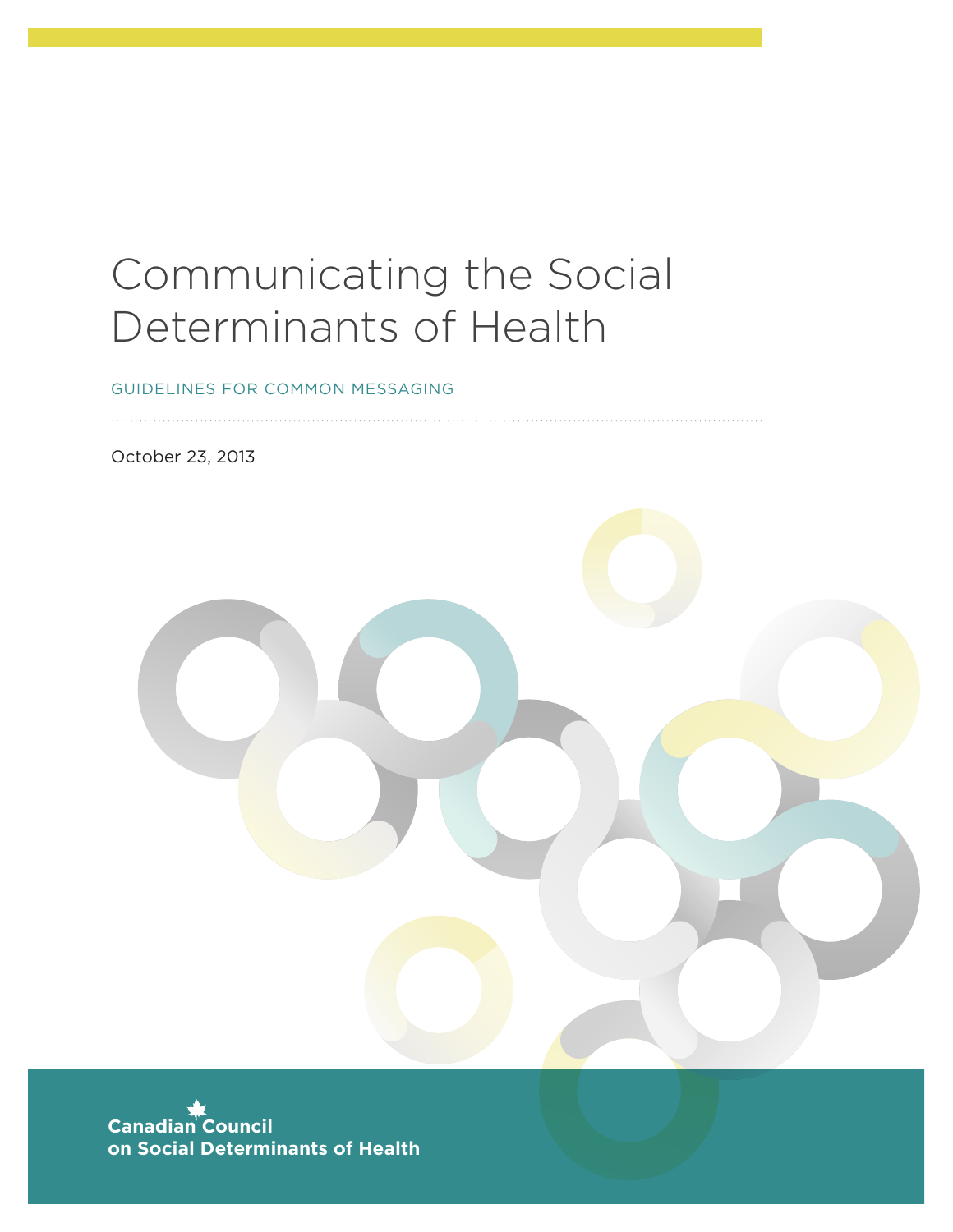Communicating the Social Determinants of Health Guidelines for Common Messaging

Également disponible en français sous le titre : *Communiquer les déterminants sociaux de la santé: guide pour la création de message communs*

To obtain additional copies, please contact: Canadian Council on Social Determinants of Health E-mail: CCSDH.Correspondence@phac-aspc.gc.ca

This publication can be made available in alternative formats upon request.

ISBN: 978-0-9937151-0-5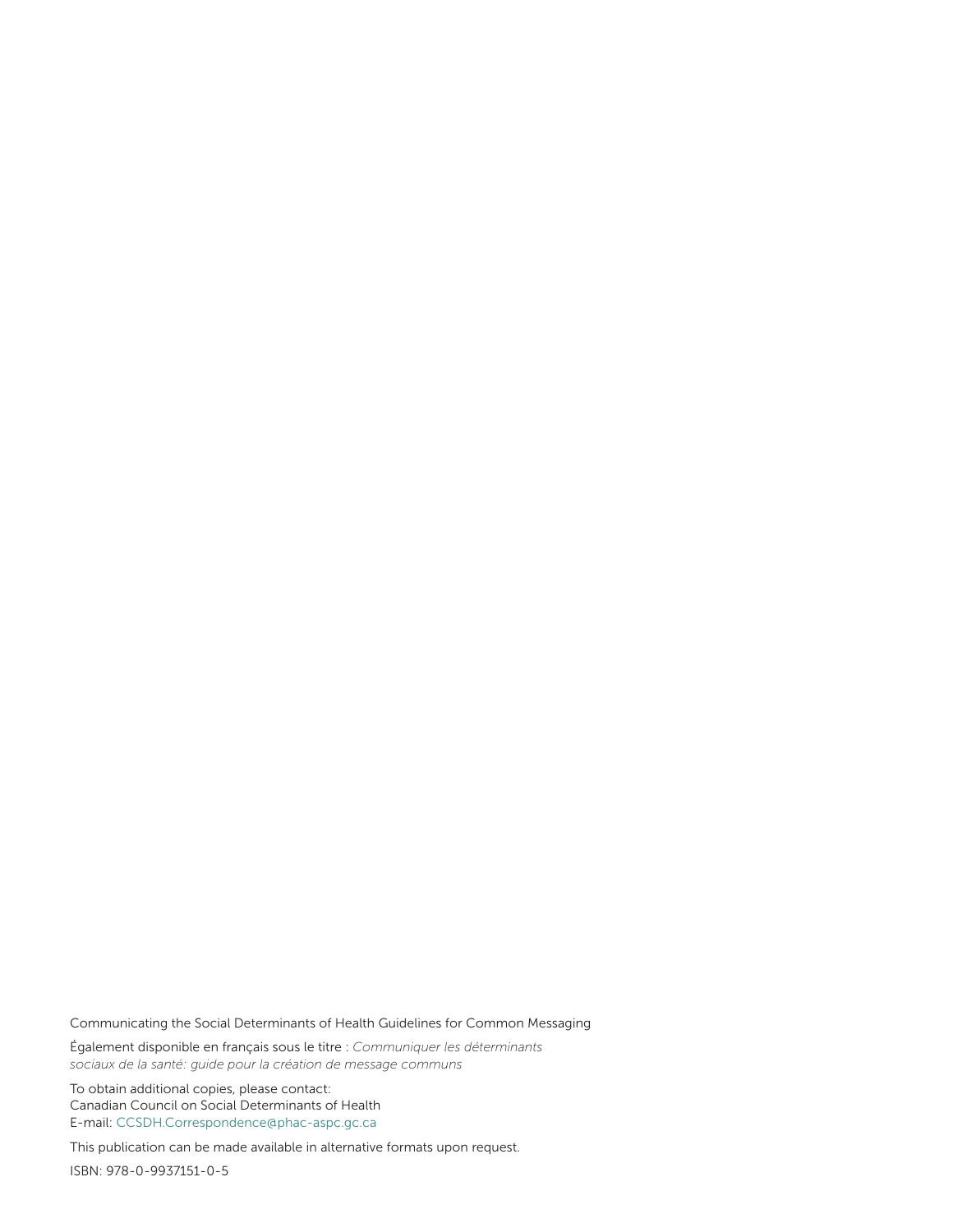# Preface

This document is based on research commissioned by the Canadian Council on Social Determinants of Health (CCSDH), previously known as the Canadian Reference Group on Social Determinants of Health (CRG).

The CCSDH is a collaborative multi-sectoral stakeholder group established to:

- Provide the Public Health Agency of Canada (PHAC) with advice on matters relating to the implementation of the *Rio Political Declaration on Social Determinants of Health*, including planning, monitoring, and reporting; and
- Facilitate and leverage action on the social determinants of health through member networks and targeted, intersectoral initiatives.

The CCSDH brings together organizations from a wide array of sectors that have a role to play in addressing the factors that shape health. The CCSDH also includes individuals selected on the basis of their knowledge and experience regarding policy, research or intersectoral action on the social determinants of health.

The CCSDH fulfills its mandate through various activities, including support for the creation or adaptation of tools to leverage action on social determinants of health. *Communicating the Social Determinants of Health: Guidelines for Common Messaging* is one such tool. In creating the guidelines, the aim of the CCSDH is to provide individuals and organizations with the knowledge to create effective, targeted messages on the factors that shape health.

The development of this tool was guided by the Communications Expert Group, which was comprised of members of the CCSDH Communications Subcommittee and communications advisors from various CCSDH organizations. The guidelines were conceived as part of a wider strategy to raise awareness and understanding of the social determinants of health. As such, it is the hope of the CCSDH that they will be widely shared and used to facilitate an expanded conversation about health in Canada.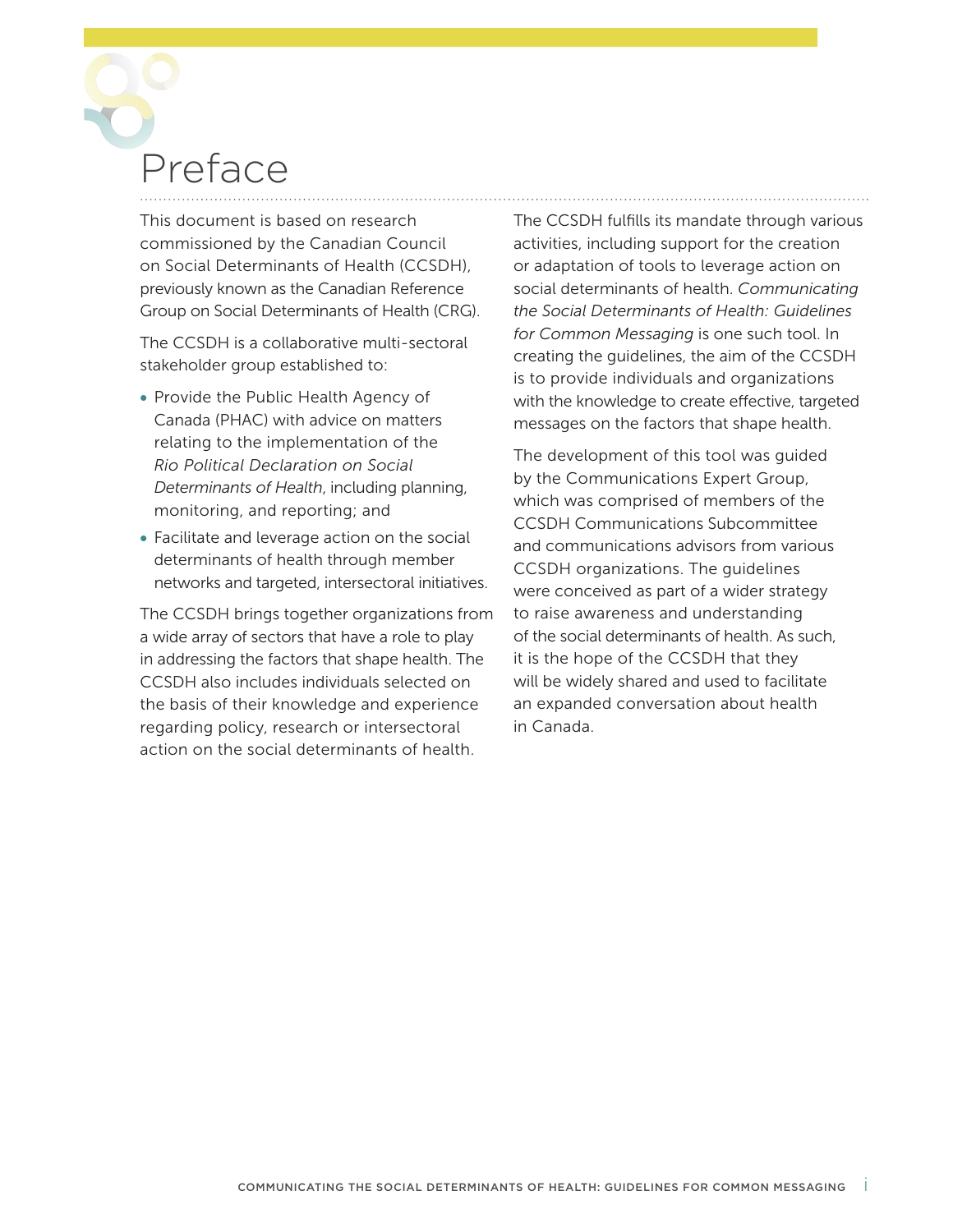### THE CANADIAN COUNCIL ON SOCIAL DETERMINANTS OF HEALTH

KRISTA OUTHWAITE, CO-CHAIR Associate Deputy Minister,

Public Health Agency of Canada

PEGGY TAILLON, CO-CHAIR President and CEO, Canadian Council on Social Development

KIMBERLY ELMSLIE (EX OFFICIO) Acting Assistant Deputy Minister, Public Health Agency of Canada

MICHAEL BLOOM Vice-President, Organizational Effectiveness and Learning, Conference Board of Canada

PAUL BORN President and CEO, Tamarak Institute for Community Engagement

ED BULLER Elder

BARBARA BYERS Executive Vice-President, Canadian Labour Congress

CONNIE CLEMENT Scientific Director, National Collaborating Centre for Determinants of Health

**IAN CULBERT** Executive Director, Canadian Public Health Association

JEFFREY CYR Executive Director, National Association of Friendship Centres

ERICA DI RUGGIERO Associate Director, Canadian Institutes of Health Research, Institute of Population and Public Health

JOEY EDWARDH Director, Community Development Halton

GERRY GALLAGHER Acting Executive Director, Social Determinants and Science Integration Directorate, Public Health Agency of Canada

MARGO GREENWOOD Academic Leader, National Collaborating Centre for Aboriginal Health

TREVOR HANCOCK Professor and Senior Scholar, School of Public Health and Social Policy, University of Victoria

JEAN HARVEY Director, Canadian Population Health Initiative, Canadian Institute for Health Information

### BEN HENDERSON

Representative, Federation of Canadian Municipalities and City Councillor, City of Edmonton

RÉAL LACOMBE Director of Public Health and Medical Affairs, Agence de la santé et des services sociaux de l'Abitibi-Témiscamingue

KATHY LANGLOIS Director General, Strategic Policy, Planning & Information, First Nation and Inuit Health Branch, Health Canada

CORY NEUDORF Chief Medical Officer of Health, Saskatoon Health Region

HILARY PEARSON President, Philanthropic Foundations Canada

LOUISE POTVIN Scientific Director, Centre Léa-Roback sur les inégalités sociales de Montréal

ANDREW SACRET Director of Policy and Public Affairs, Canadian Institute of Planners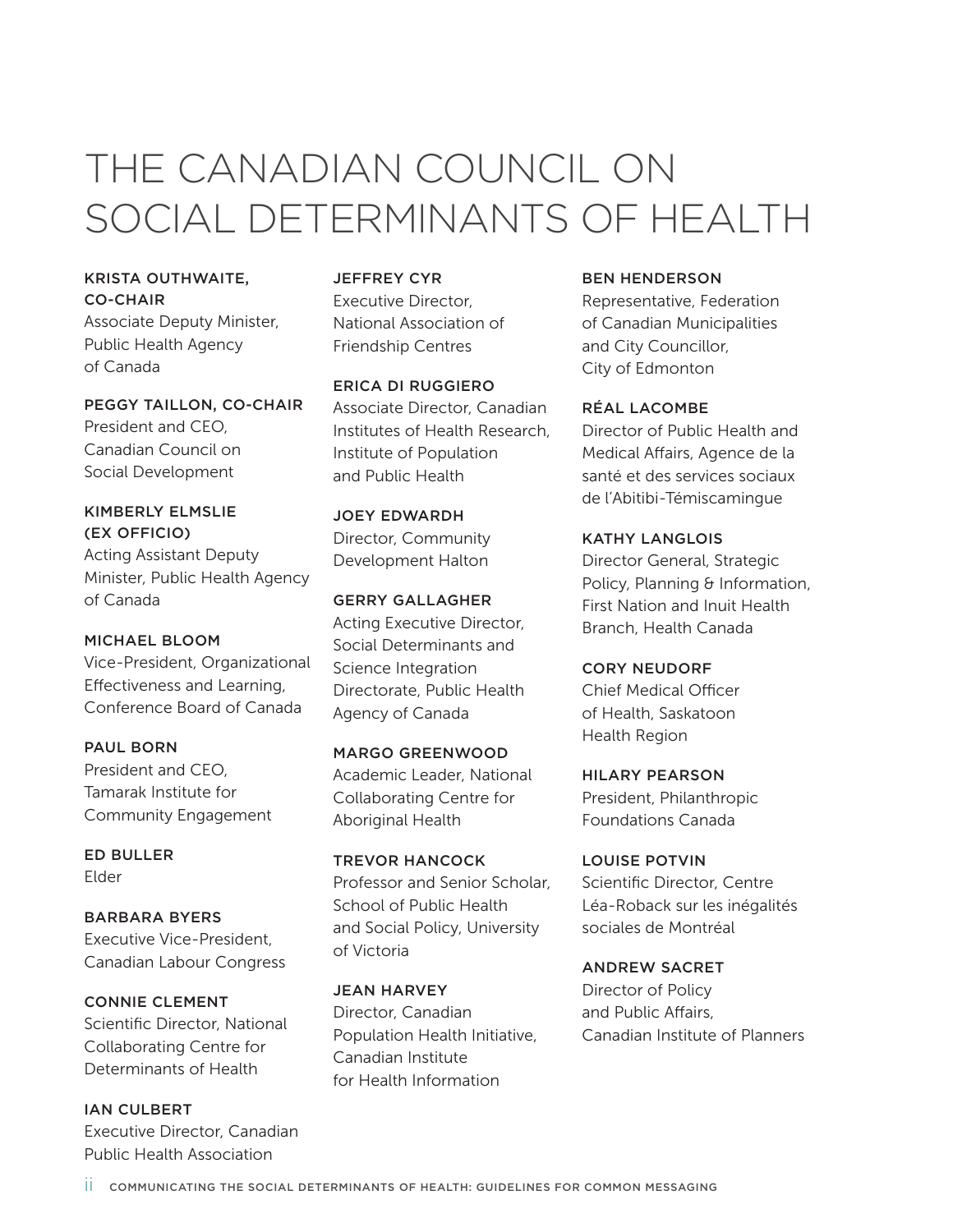Communications Expert Group

#### **COMMUNICATIONS SUBCOMMITTEE**

DEBORAH LYNKOWSKI (LEAD) Former CEO, Canadian Public Health Association

BARBARA BYERS Executive Vice-President, Canadian Labour Congress

ANDREA GABOR Former President, Canadian Institute of Planners

PEGGY TAILLON President and CEO, Canadian Council on Social Development

#### **EXTERNAL ADVISORS**

LYNE CANTIN Former Analyst, Canadian Public Health Association

JIM CHAUVIN Former Director of Policy, Canadian Public Health Association

**IAN CULBERT** Former Communications Director, Current Executive Director, Canadian Public Health Association

DENIS GRUENDING Communications, Canadian Labour Congress

CHERYL SMITH Communications Executive, Canadian Public Health Association

### CARL VENDETTE Senior Manager, Executive Networks, Conference Board of Canada

### Acknowledgements

This document is based on work completed in 2011–12 for the Canadian Council on Social Determinants of Health (CCSDH) by Provoke, a communications firm in Calgary, Alberta. The Council thanks Provoke for their contribution to this project.

The CCSDH would also like to thank the members of the Communications Expert Group, who provided guidance on the development of the messaging guidelines. The important contribution of Andrea Long, Policy Analyst, Social Determinants and Science Integration Directorate, Public Health Agency of Canada, who authored the guidelines, is also much appreciated.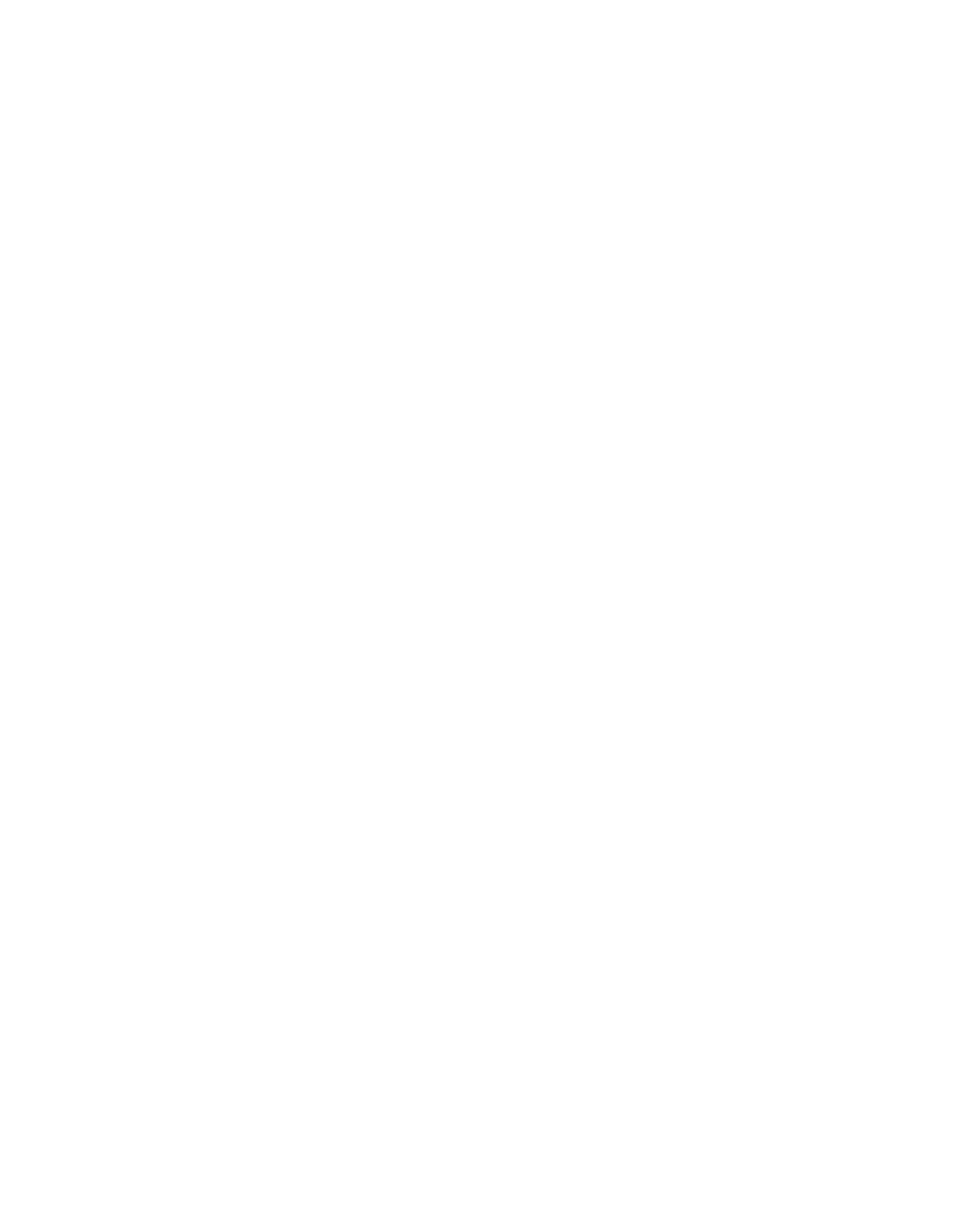

### Table of Contents

| 1. |  |
|----|--|
| 2. |  |
|    |  |
|    |  |
|    |  |
|    |  |
|    |  |
|    |  |
|    |  |
|    |  |
| 4. |  |
|    |  |
|    |  |
|    |  |
| 5. |  |
| 6. |  |
|    |  |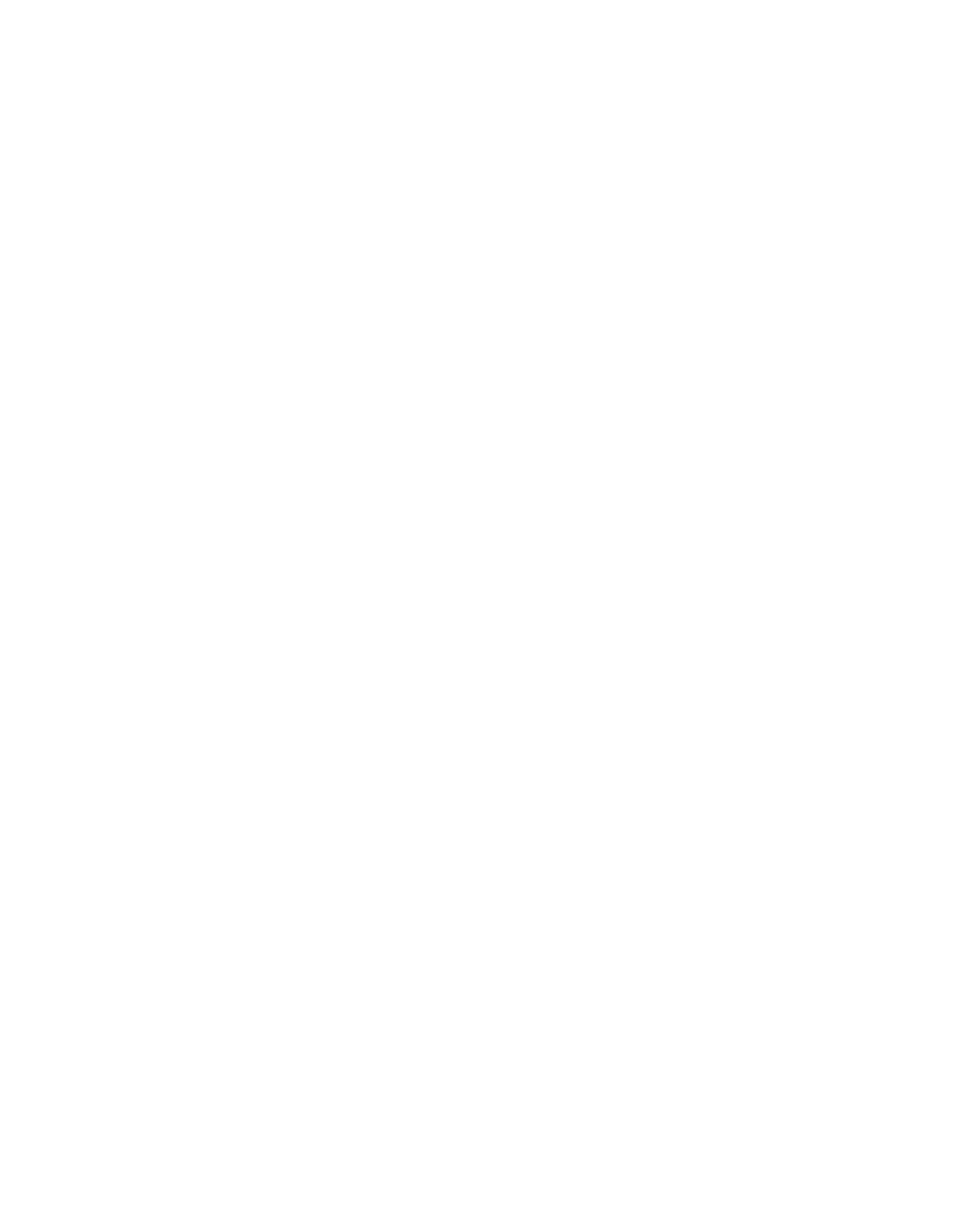## <span id="page-8-0"></span>Executive Summary

Our health is influenced by diverse factors not only by medical care and our health care system, but also by our work, our level of education and income, where we live and many other things that are together referred to as social determinants of health (SDH).

Canadians' knowledge about SDH and their impact on health is limited. As a result, it can be challenging to raise awareness about the importance of economic, social and environmental policies for building a healthier population. As part of its mandate to facilitate action on SDH, the Canadian Council on Social Determinants of Health (CCSDH) supported research to assist member agencies as well as other individuals and organizations to build the knowledge and tools needed to develop effective SDH messages.

The guidelines for common messaging examine factors that influence audience receptivity to SDH messages, the ingredients of effective messages and considerations for tailoring them for priority audiences. Findings emphasize that effective messaging requires clear and plain language rather than abstract phrases such as

'social determinants of health' which may not be widely understood and may not engage audiences. The abstract concepts that underlie SDH must be made tangible with concrete analogies or examples and the judicious use of facts. Messages that evoke images or emotion tend to be more memorable, as are messages shared through stories to which audiences can relate.

Understanding the audience is an important key to effective messaging. This involves assessing the values or metaphors that inform the way in which people perceive health and its social determinants. A message that is consistent with personal values tends to be more convincing than a message that does not align with one's worldview. Preparing the audience by using a fact, image or story that they already believe—or that aligns with their values and interests—can also help make messages more compelling. The way in which a message is conveyed should be appropriate for both the audience and the context, such as a short provocative statement, a story or a powerful image.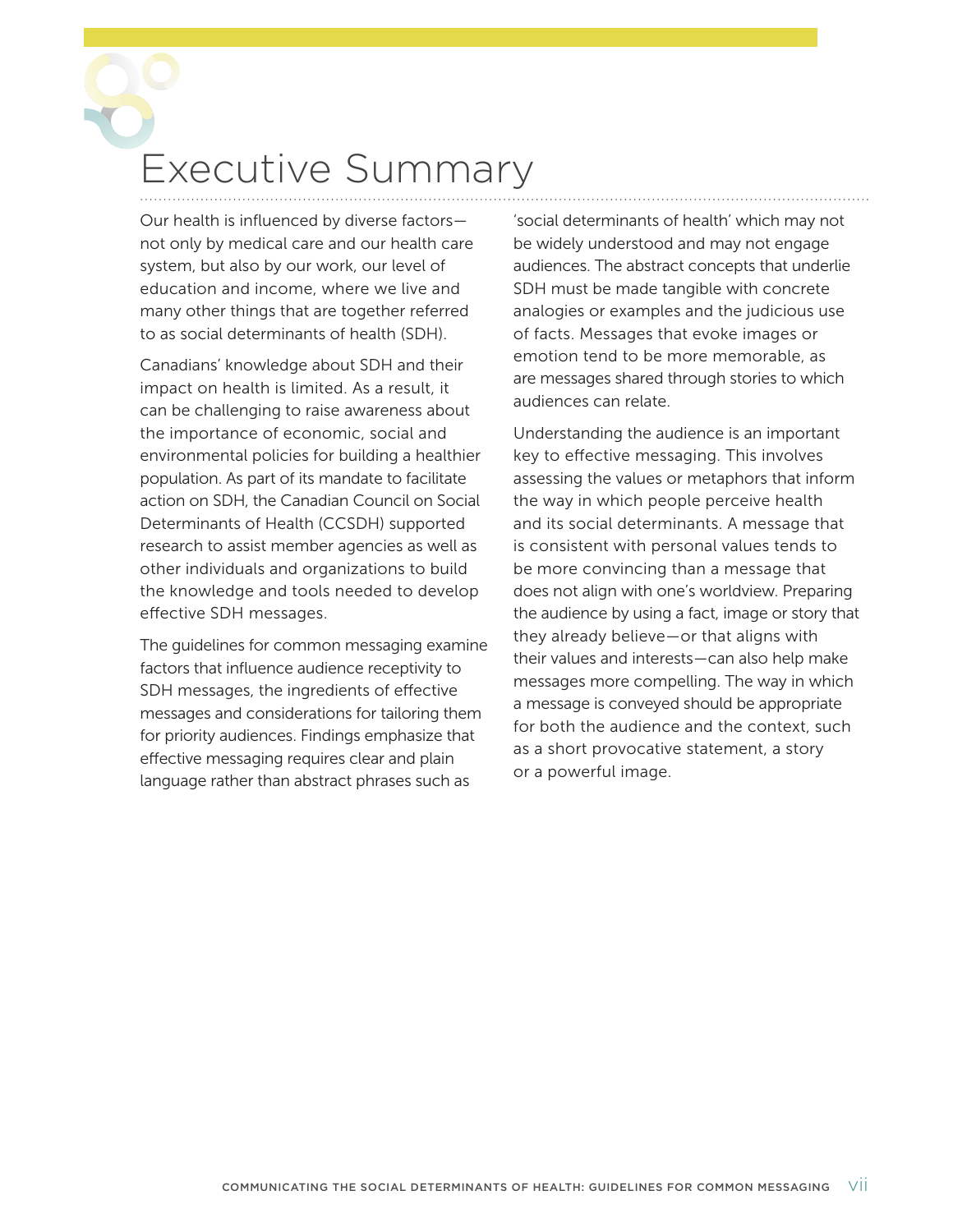The following table summarizes the key guidelines for effectively communicating SDH:

| <b>WHAT TO DO</b> |                                                                                                                                                      | <b>WHAT TO AVOID</b>  |                                                                                                                            |  |
|-------------------|------------------------------------------------------------------------------------------------------------------------------------------------------|-----------------------|----------------------------------------------------------------------------------------------------------------------------|--|
| $\checkmark$      | Use clear, plain language                                                                                                                            | $\pmb{\times}$        | Technical language or jargon                                                                                               |  |
| $\checkmark$      | Make issues tangible with analogies<br>and stories                                                                                                   | $\pmb{\times}$        | Abstract concepts or terms                                                                                                 |  |
| $\checkmark$      | Break down and round numbers;<br>place numbers in context                                                                                            | $\pmb{\times}$        | Complex numbers, or large numbers<br>without any context                                                                   |  |
| $\checkmark$      | Challenge conventional wisdom<br>with one unexpected fact                                                                                            | $\boldsymbol{\times}$ | <b>Exhaustive documentation</b>                                                                                            |  |
| $\checkmark$      | Use <i>inclusive</i> language (we, our, us)                                                                                                          | $\pmb{\times}$        | Creating distance between groups<br>(them, they)                                                                           |  |
| $\checkmark$      | Identify people by shared experiences                                                                                                                | $\pmb{\times}$        | Labeling people by group membership                                                                                        |  |
|                   | Prime your audience with a fact, image<br>or story they are likely to believe, based<br>on their values, interests and needs                         | $\pmb{\times}$        | Facts, images or stories that audiences<br>may find too contentious or extreme<br>to be believable (even if they are true) |  |
|                   | Leave the audience with a memorable<br>story or fact that can be easily repeated                                                                     | ×                     | Being forgettable                                                                                                          |  |
| $\checkmark$      | Use a <b>conversational and familiar</b> tone                                                                                                        | $\pmb{\times}$        | A clinical or academic tone                                                                                                |  |
| $\checkmark$      | Take the time to understand your<br>audience-this includes customizing your<br>message by selecting appropriate tools,<br>approaches and information | $\pmb{\times}$        | Assuming the same message will work<br>for all audiences                                                                   |  |
|                   | Prepare your message content and<br>presentation                                                                                                     | $\pmb{\times}$        | Speaking off the cuff                                                                                                      |  |
|                   | Focus on communicating one thing at<br>a time                                                                                                        | $\pmb{\times}$        | Trying to do too many things at once                                                                                       |  |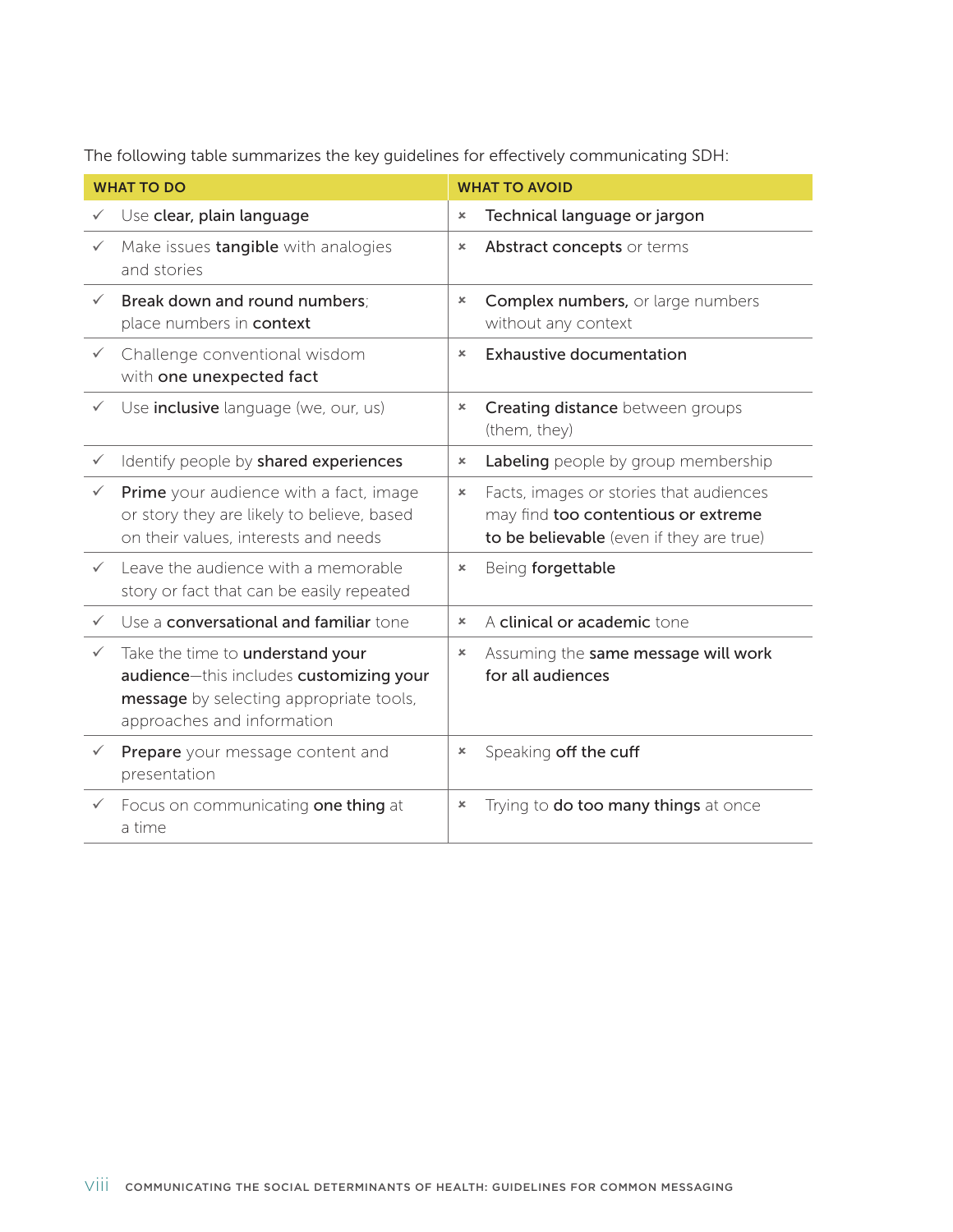# <span id="page-10-0"></span>**Introduction**

Our health is influenced by many diverse factors. These include the work we do, our level of education, our income, where we live, the quality of our experiences when we are children and the physical environment that surrounds us. $1, 2$  Together, these factors are referred to as social determinants of health (SDH).

Even though research has proven the importance of SDH, public knowledge and understanding about them remains limited. Canadians are more likely to believe their health is shaped by the individual decisions they make about smoking or diet and physical activity, rather than societal factors such as their level of income or education.<sup>3,4</sup> This belief is often reinforced by media coverage that focus on individual health and health care issues, medically-oriented messages and public awareness campaigns that emphasize personal health behaviours.<sup>5</sup>

In Canada, many individuals and organizations are working to raise knowledge and awareness about how SDH factors influence health. This tool was developed to help guide them in their efforts.

The guidelines for common messaging examine factors that influence audience receptivity to SDH messages, the ingredients of effective messages and considerations for tailoring them for priority audiences. They will be useful to those who work in health and public health, and those working outside the health sector on issues related to SDH such as early childhood development, employment, literacy and income.

The guidelines build on earlier research completed for the Public Health Agency of Canada by Wellspring Strategies.<sup>5</sup> They are also informed by research undertaken by the Robert Wood Johnson Foundation (RWJF) to develop and test new approaches in communicating the SDH[.6](#page-26-0)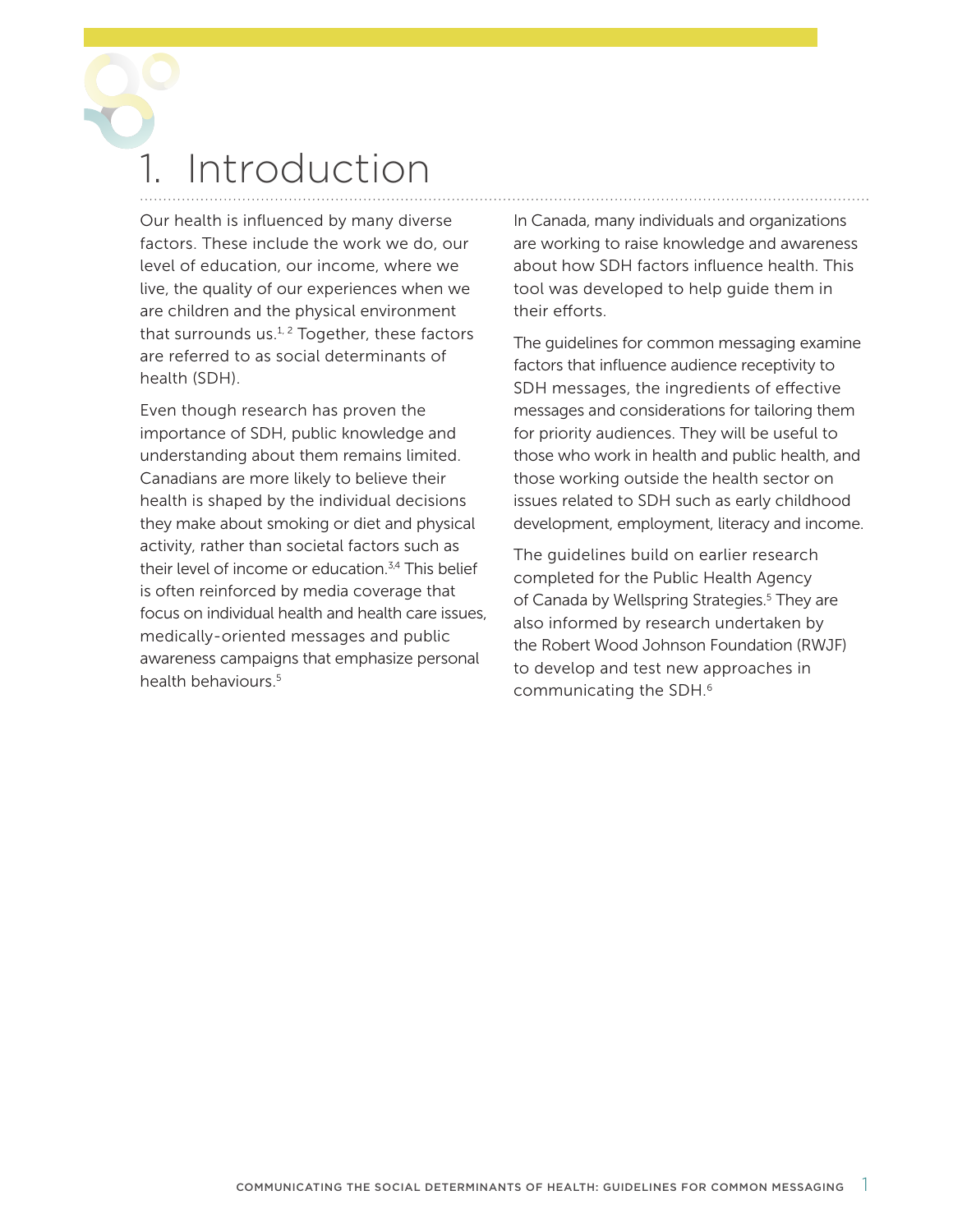<span id="page-11-0"></span>2. Understanding the Context forSDH Messaging

*The following section briefly reviews perspectives on health and what makes people healthy. It also examines some of the values and cultural beliefs that underlie these views. This contextual information will help to inform an effective SDH communications approach.*

### **2.1 VIEWS ABOUT HEALTH AND SOCIAL DETERMINANTS OF HEALTH**

Canadians place great value on their publicly funded health care system and view it as a cornerstone of Canada's social policy landscape. $7.8, 9$  Health and health care consistently feature as top priorities identified in public opinion polls.<sup>10</sup>

Most Canadians also believe they have good or excellent knowledge of health issues<sup>3, 4</sup> and often identify factors such as disease and illness (e.g. cancer, diabetes) and health care infrastructure (e.g. access to doctors, wait times) as key health policy issues. $3, 4, 11$  $3, 4, 11$ 

There is evidence that Canadians are generally uninformed about SDH. $^{3, 12, 13}$  $^{3, 12, 13}$  $^{3, 12, 13}$  They are more likely to believe their health is influenced by individual factors such as smoking, diet and exercise, and their access to health care rather than by social and economic factors such as adequate income, education level, employment or social connections.<sup>3, 4</sup> When asked specifically about social conditions and community characteristics, only one in three Canadians responded that these factors impacted their health $3$  (although members of

households with income less than \$30,000 were more likely to identify income as having a strong impact on their health).<sup>4</sup> Environmental conditions such as air and water quality were considered by a majority of Canadians to significantly impact their health.<sup>3</sup>

In Canada, individuals who recognize the structural causes of ill health are more likely to support policies to address the resulting health inequalities. This means that increased awareness of SDH through effective messaging has the potential to contribute to subsequent action[.14](#page-26-0)

Commonly held cultural beliefs also influence how health information messages are received. Independence and personal autonomy tend to be valued within the North American cultural context. Consistent with this, health is often viewed as a personal responsibility and as something that individuals can control.<sup>6, 15</sup> In general, people also tend to underestimate the role of external factors and circumstances in explaining behaviours, and overemphasize the importance of personal motives or abilities[.15,16](#page-26-0) A moral dimension is often overlaid on claims about health outcomes, implying that healthier individuals have made the "right" choices while those who are less healthy have made the "wrong" choices.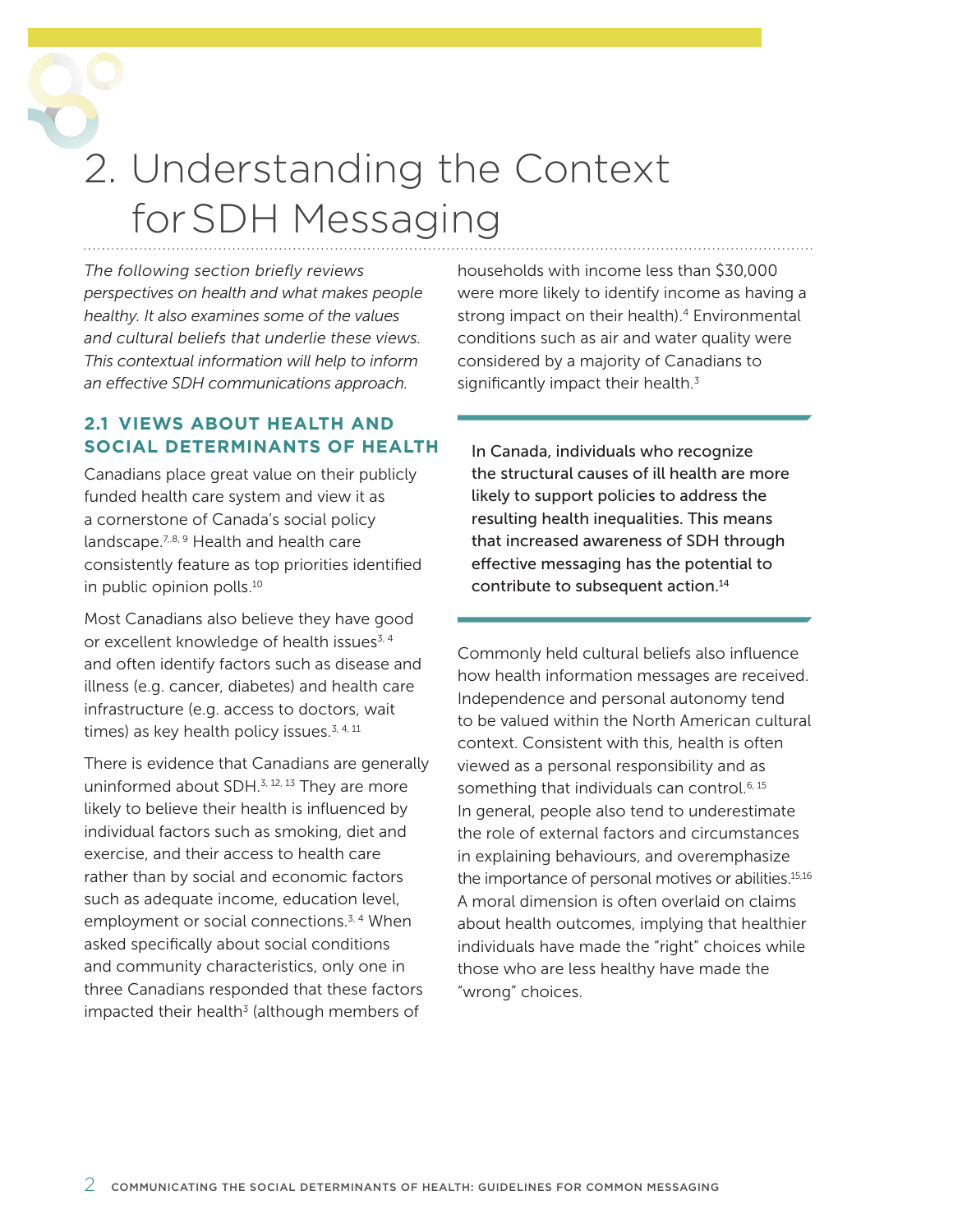### <span id="page-12-0"></span>**2.2 VALUES AND METAPHORS**

By their very nature, beliefs about SDH are connected to individual and societal values. For example, the extent to which a person believes their health outcomes are connected to their income or education may be related to their views on social justice, equality, personal responsibility and so on. Since people are more likely to dismiss or resist messages that are not aligned with their values, it is often challenging to develop broadly compelling messages.<sup>[17](#page-27-0)</sup>

Although there is limited Canadian research about the values that influence our view of health and SDH, studies by the Robert Wood Johnson Foundation (RWJF) in the United States can inform our efforts to develop effective SDH messaging in Canada. RWJF research explored values related to health and SDH using the concept of deep metaphors. Deep metaphors "reflect the basic structures in our minds that organize our perceptions and shape the sense we make of them and how we react. The feelings around these metaphors are unconscious—an automatic viewing lens that is seldom explicitly acknowledged".<sup>18</sup> In other words, deep metaphors act as a filter, shaping the way we understand and make sense of our world.

The RWJF found that health is often understood through one of two "deep metaphors", a system metaphor or a journey metaphor. The system metaphor connects disparate elements into a single structure of interdependent parts. Within this perspective, all individuals, from the poorest to the wealthiest, are interdependent. If certain communities are experiencing poor health, then the whole system is affected. Furthermore, poor health is understood to be the result of a "complex and interrelated system of social, cultural, economic, and biological factors"[.6](#page-26-0)

It is not one single factor that contributes to poor health, but rather a constellation of factors such as housing, food, employment, and health care. From a system perspective, disparities in health outcomes are a sign of imbalance which needs to be corrected so that equality can be achieved.<sup>6</sup>

The journey metaphor views the pursuit of good health as journey. Just as life itself, journeys can be "fraught with challenge" or "smooth sailing"; some journeys will be "unpredictable" while others "focus on a series of steps that, if followed, will take you to a predetermined goal"[.6](#page-26-0) Poor health is framed in terms of a failure to provide individuals with "a road map of how to achieve good health".<sup>6</sup> There is a recognition that people must have the opportunity to make healthy choices, but also, that they will choose their own path, which may or may not contribute to good health. These "divergent paths" and the resulting imbalances in health outcomes are natural. In that sense, expecting that everyone can achieve the same health level is both unrealistic and misguided. The primary concern is that overall progress is achieved[.6](#page-26-0)

In Canada, the system metaphor may resonate with those familiar with the complexity of health and social support systems, such as public health practitioners or social / health policy organizations. The journey metaphor may better resonate with those who value personal responsibility or those who are less likely to look to public policy to address problems. If only one metaphor can be used to frame messages, the RWJF research suggests that the journey metaphor is a better choice because it is less likely to offend or distance those who subscribe to a system view.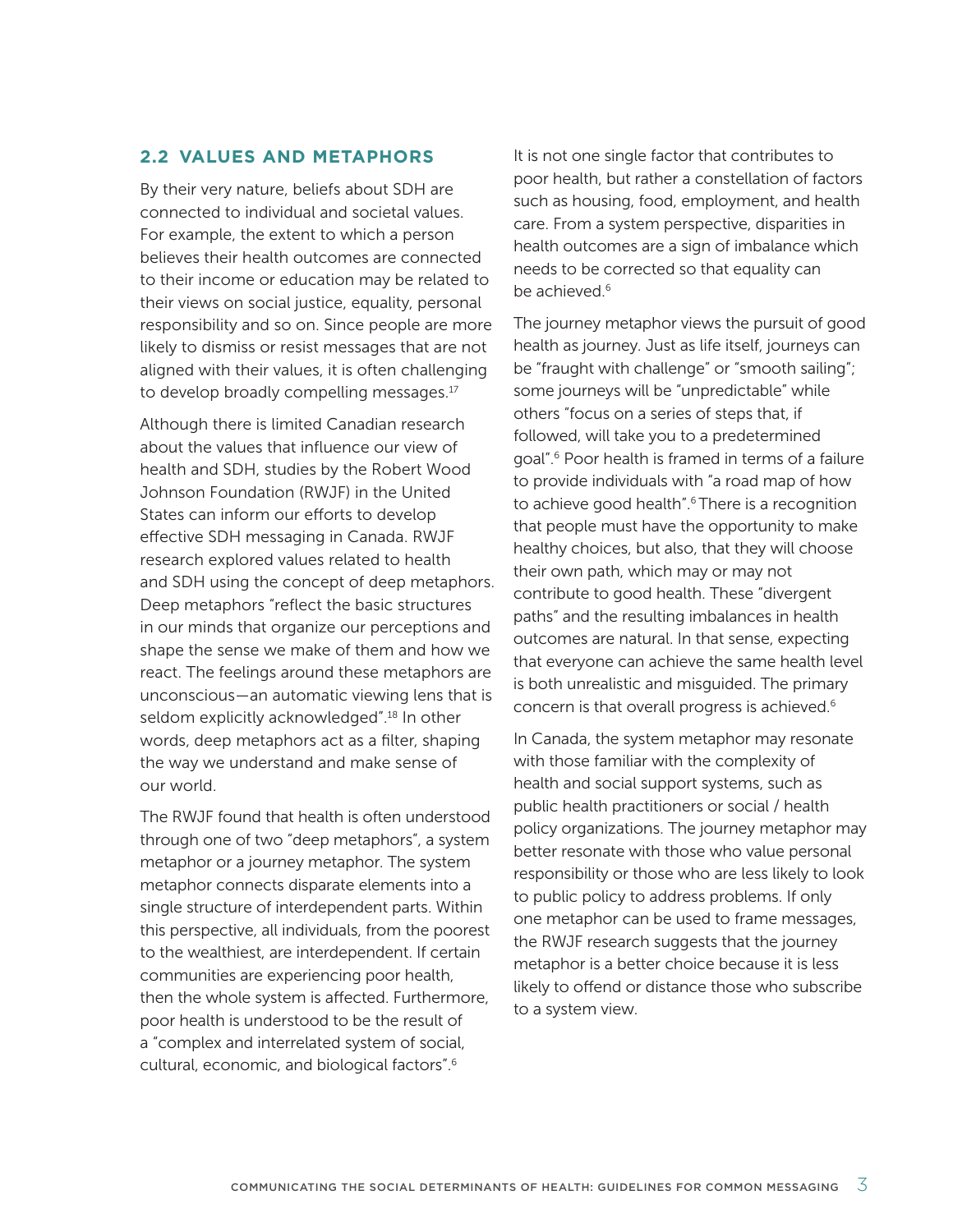### <span id="page-13-0"></span>**2.3 IMPLICATIONS FOR SDH MESSAGING**

Understanding how Canadians view health and SDH as well as the values that help shape these views can inform SDH messaging. The above discussion on values and metaphors suggests that SDH messaging may be made more effective if we:

- Build on Canadians' interest in health and health care to 'prime' how they receive messages about other factors that influence health.
- Frame messages in a manner that is consistent with audience values.
- Frame messages in non partisan language. Avoid relying on words or phrases likely to be associated with particular political parties or ideologies.
- Consider the relevance of deep metaphors.
- Validate the role of individual choices for health and draw attention to broader social and economic factors.
- Affirm the value of individual responsibility, while also drawing attention to the ways members of a society are interdependent.
- Avoid creating distance between groups. Do not single out marginalized or vulnerable populations. Use pronouns such as *we* or *our* instead of *they* or *them.*
- Refer to situations or circumstances, rather than labeling individuals, e.g. use terms such as *people living in poverty, people without a home, people with disabilities.*
- Draw attention to current circumstances that are unfair or not equitable.
- Identify the problem and at the same time, affirm alternatives and solutions. Emphasize the idea of creating conditions for people and society to progress.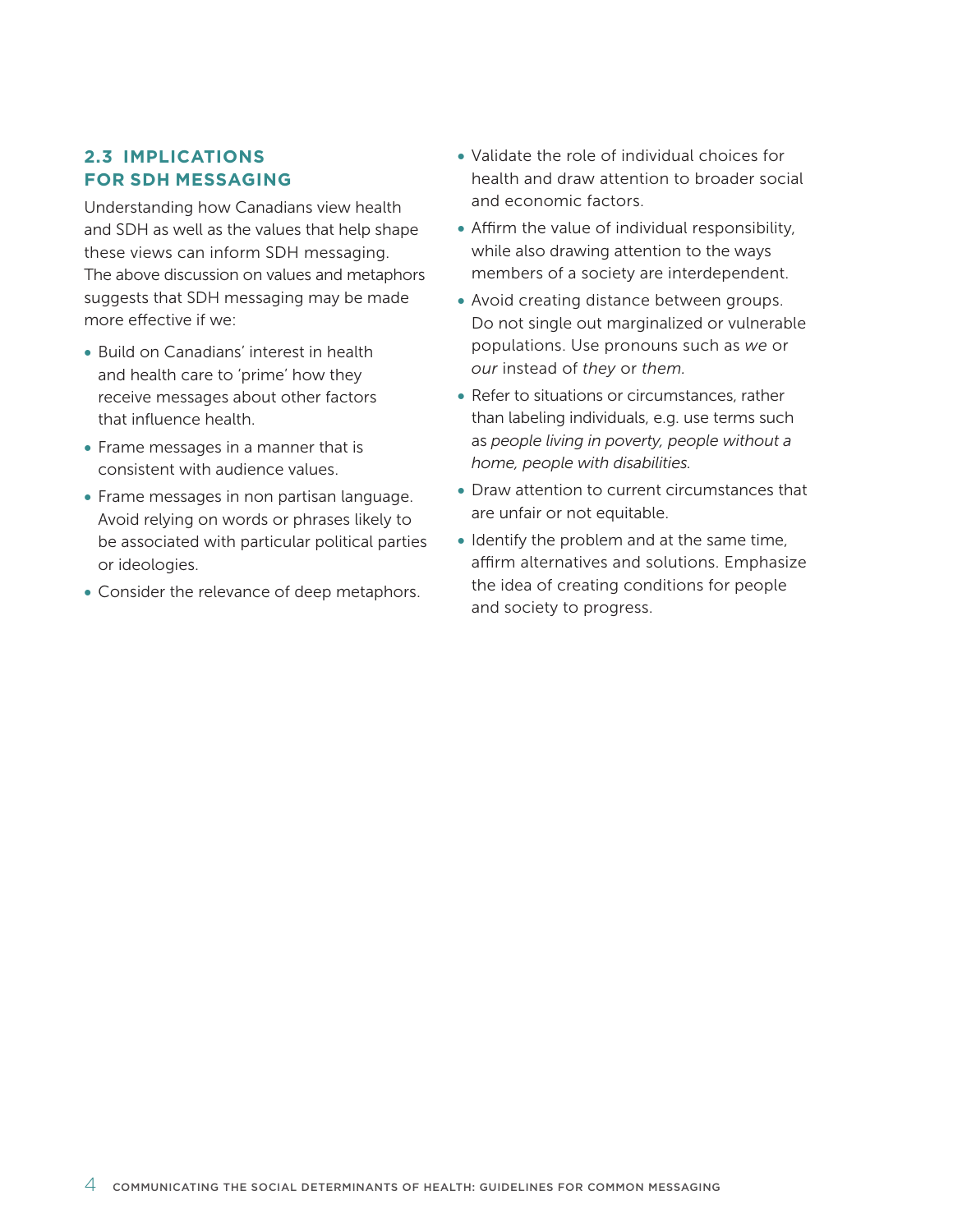## <span id="page-14-0"></span>3. Crafting SDH Messages

*The following section provides tips on how to create effective messages about SDH. It stresses the importance of making abstract concepts tangible and the appropriate use of facts and language to engage audiences.*

### **3.1 EXPRESSING CONCEPTS**

One of the challenges of delivering SDH messages is how to translate theoretical language and abstract concepts into tangible and easily understood concepts. This challenge can be addressed by using plain language and illustrating abstract ideas through stories or analogies. For example, an abstract concept such as 'food insecurity' can be explained by using concrete indicators and illustrating their implications, as in, "When we don't have enough of the right food, it holds us back".

### **3.2 USING FACTS**

Facts are an essential ingredient of effective SDH messages. They provide critical information to inform stories and can lend credibility to claims and assertions. It is important to remember however, that facts must be used carefully if they are to engage key audiences.

How many facts? Research shows that one strong and compelling fact can be more powerful than a series of facts, particularly when the fact is an unexpected or surprising point that arouses interest, attention and emotion.

What kind of facts? Information must be believable to the audience. Even if a fact is correct, it may be doubted if appears too extreme. It may also lead to perceptions of 'cherry picking' data that best supports the conclusion, which could cause your audience to doubt the message.

Provide factual context. How and when a fact is presented is critical, especially when it may challenge an existing belief. Placing facts in the appropriate context can help make contentious information easier to accept.

A message could state that:

Half of parents in poor neighbourhoods don't feel safe letting their children play outside.

Or it could create an image of the situation: Many parents feel they are not providing their children with the most basic opportunities to play outside, but are unable to move because of their job or income.<sup>[6](#page-26-0)</sup>

Using numbers. Explain large numbers so they can be understood. Large numbers can lose their meaning in the absence of adequate context. If possible, numbers should be rounded to make them more memorable (e.g. 23.6% could be expressed as 'almost one-quarter' or 'almost 25%').

A number represents a value, but it can also express our values.<sup>6</sup> For example, stating that a program or intervention costs \$10 million over five years may be of interest to policy-makers, but stating that it costs \$2 a day for all Canadians may be more appropriate to the general public.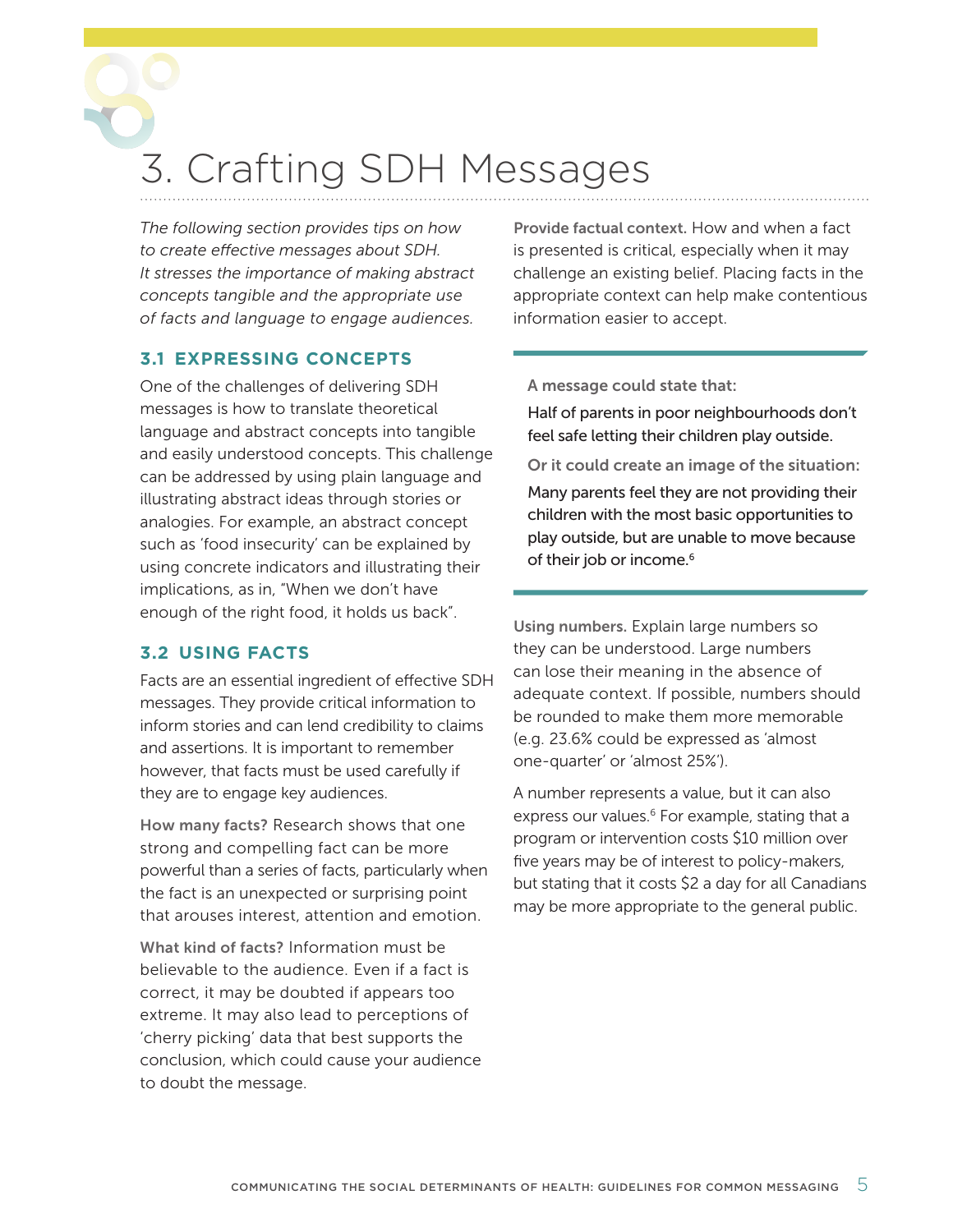#### <span id="page-15-0"></span>SAMPLE FACTS

Here are some good examples of how numerical facts can be incorporated into SDH messaging in Canada:

- The poorest 20% of Canadians have more than double the chance of having two or more chronic health conditions like heart disease and diabetes than the richest 20%[.19](#page-27-0)
- People living in Canada's highest income urban neighbourhoods live about three years longer than those in the lowest income neighbourhood[s.19](#page-27-0)
- First Nations youth are over 4 times as likely to commit suicide compared to other Canadian youth. The suicide rate for Inuit is almost 12 times higher.<sup>19</sup>
- The likelihood of being obese is influenced by our income, education and jobs. Young people from more affluent families have more opportunities to be physically active and to consume healthier food[.20](#page-27-0)
- Bullying can have a serious impact on mental health. Studies suggest that 36% of students in grades 6 to 10 may be victims of bullying[.20](#page-27-0)
- More than one in four lower income Canadians have skipped meals as a result of financial concerns[.4](#page-26-0)
- 25% of lower income Canadians say they have delayed or stopped buying some prescription drugs because of the economic downturn. Only 3% of Canadians earning more than \$60,000 have taken similar action.<sup>4</sup>
- Canadians living in the most deprived neighbourhoods had mortality rates that were 28% higher than those living in the least deprived neighbourhoods.<sup>21</sup>
- Living in unsafe, unaffordable or insecure housing increases the risk of many health problems[.22](#page-27-0)
- Education is a strong predictor of long-term health and quality of life. $23$
- There is growing evidence that investing in education is a highly effective step we can take to improve health outcomes. One study estimates that having quality education available to all could save eight times as many lives as medical advances.<sup>24</sup>
- Warm and supportive parenting can help protect children from the negative impacts of poverty, including poor health.<sup>25</sup>
- Being unemployed or having a low-paying stressful job can bring on illness and injury. A good job can promote better health, self-esteem and social contacts. With a good job, we feel we belong[.26](#page-27-0)

### **3.3 SELECTING WORDS**

Research from the United States has shown that abstract phrases such as 'social determinants of health' do not engage audiences.<sup>6</sup> Nevertheless, the concepts that underlie these phrases are actually broadly supported, particularly when they are expressed in concrete terms. These findings can also inform how we communicate SDH messages in Canada.

Using plain, values-driven and emotionally compelling statements can help craft effective SDH messages. For example, we should avoid using labels and refer instead to the circumstances that people experience when they belong to a certain group. Below are some examples of how to use alternate language to describe abstract concepts and groups adapted from the RWJ[F.6](#page-26-0)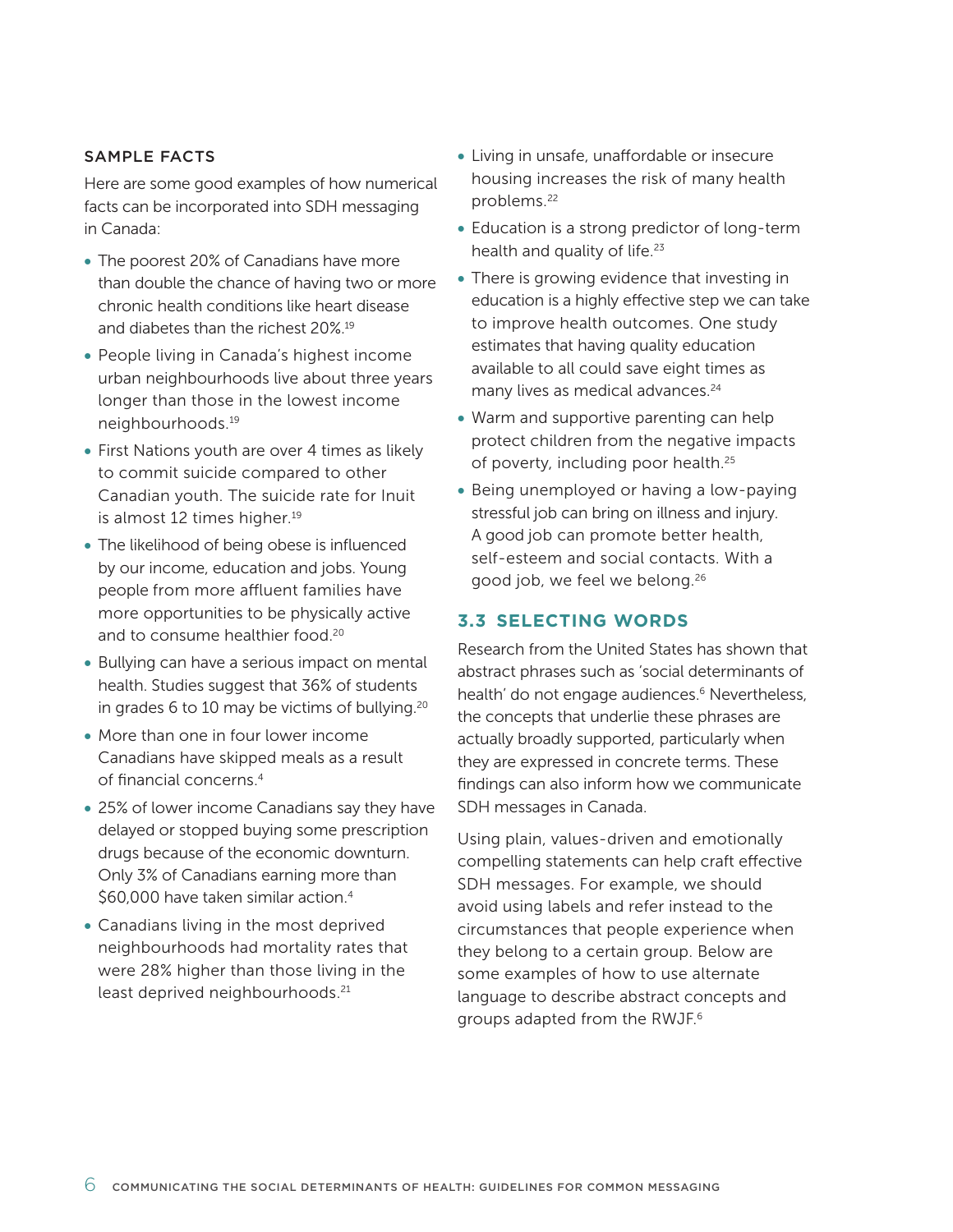<span id="page-16-0"></span>

| <b>WHEN TALKING ABOUT ABSTRACT</b><br><b>CONCEPTS OR GROUPS</b> | TRY USING SIMPLE, VALUES-DRIVEN AND EMOTIONALLY<br><b>COMPELLING STATEMENTS.</b>                                                                                                                                                                                                                                                                                                           |
|-----------------------------------------------------------------|--------------------------------------------------------------------------------------------------------------------------------------------------------------------------------------------------------------------------------------------------------------------------------------------------------------------------------------------------------------------------------------------|
| <b>Social determinants</b>                                      | • Our opportunities for better health begin where we live,<br>learn, work and play.<br>• Where we live, learn, work and play can have a greater<br>impact on how long and well we live than medical care.<br>• All people should have the opportunity to make the choices<br>that allow them to live a long, healthy life, regardless of their<br>income, education, or ethnic background. |
| <b>Health inequalities</b>                                      | • Giving everyone a fair chance to live a healthy life.                                                                                                                                                                                                                                                                                                                                    |
| <b>Vulnerable groups</b>                                        | • Too many people don't have the same opportunities to be<br>as healthy as others.<br>• People whose circumstances have made them vulnerable to<br>poor health.                                                                                                                                                                                                                            |
| <b>Poverty</b>                                                  | • Families who can't afford the basics in life.                                                                                                                                                                                                                                                                                                                                            |
| Low-income workers                                              | • People who work for a living and still can't cover basic costs.                                                                                                                                                                                                                                                                                                                          |

### **3.4 BEST PRACTICES FOR COMMUNICATORS**

The messenger will always be a key element in the communications equation. It is essential that the communicator appears open and eager and uses a familiar and conversational tone. If the communicator feels emotion about stories and messages it is more likely that this emotion will be conveyed to the audience in a compelling and memorable way.

A good communicator should clearly understand the motivations, needs, values and background knowledge of their audience. This will help them tell a story or message that the audience will understand, remember and retell. A good communicator prepares message content in advance and pays attention to delivery (e.g. gestures, body language), structure (e.g. duration, anticipated responses) and approach (e.g. words, visuals).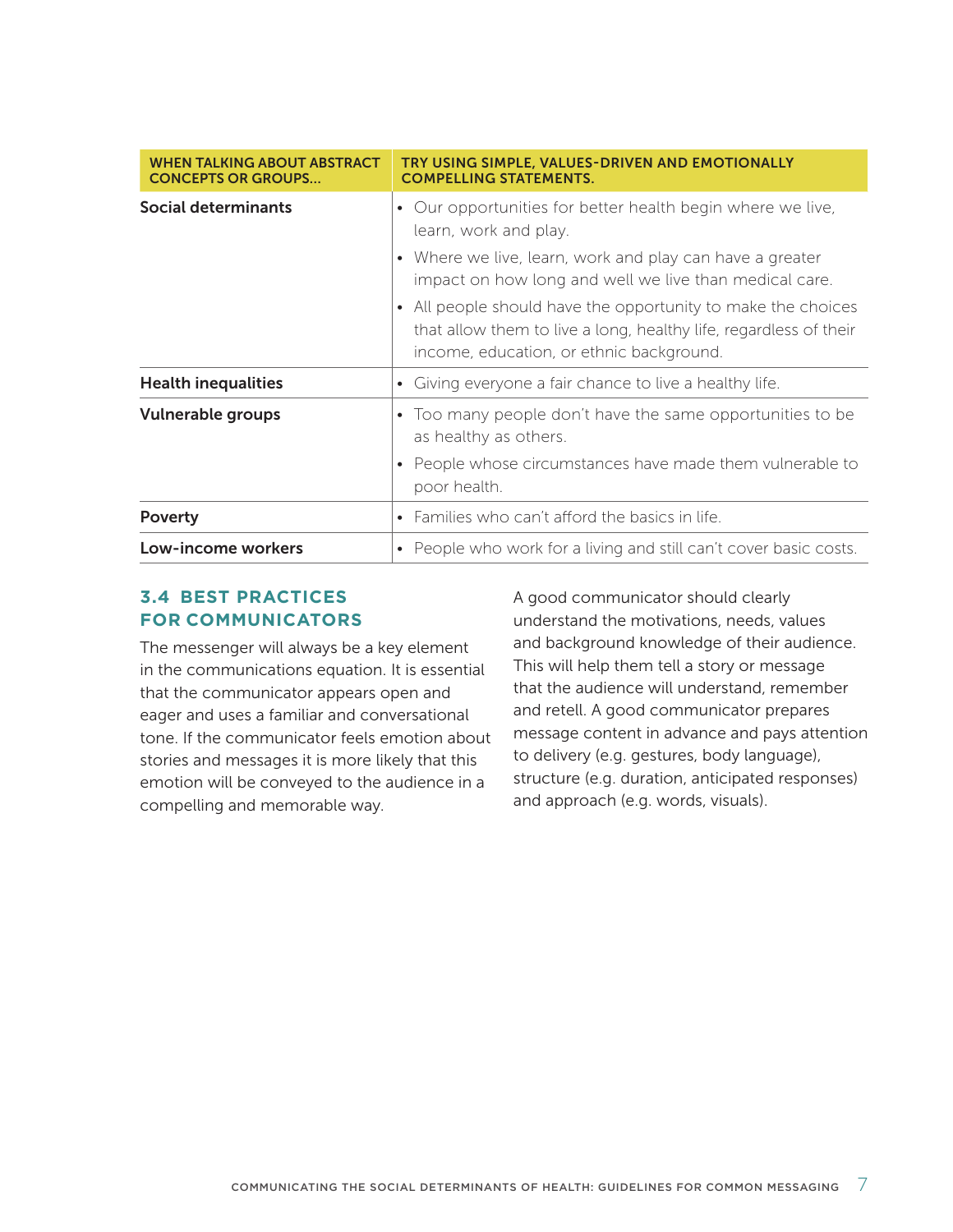## <span id="page-17-0"></span>4. Conveying SDH Messages

*The following section reviews ways to design and deliver messages so that they align with the specific contexts and circumstances in which they will be delivered. It illustrates how to select appropriate tools and engage an audience by understanding their needs and interests.*

### **4.1 SELECTING THE RIGHT TOOL**

Messages about SDH can be conveyed in many different ways to suit various contexts. Three basic types of tools are outlined below: sound bites, stories, and visuals. These tools can be used independently or combined together.

### SOUND BITES

Sound bites are 10–20 second short statements or tag lines. They can be used on their own or to introduce longer stories. Sound bites should convey one key idea in a clear and evocative manner. They should be easy for the audience to remember and repeat.

### **STORIES**

Audiences understand and recall stories more easily than facts and figures. If an audience can relate to a character or a set of circumstances they are more likely to change their view about an issue[.5](#page-26-0) A good story can inspire audiences and convince them that action is both important and possible.<sup>[27](#page-27-0)</sup>

SDH stories should be clear and compelling and if possible, based on real facts. True stories or analogies can help to make the information more tangible and authentic.

The Robert Wood Johnson Foundation (RWJF) used a sophisticated research and testing process to develop a set of SDH sound bites. Some of these messages have been slightly adapted to the Canadian context:

- Health starts-long before illness-in our homes, schools and jobs.
- All of us should have a fair opportunity to make the choices that allow us to live a long, healthy life, regardless of income, education or ethnic background.
- Our neighbourhood or job shouldn't be hazardous to our health.
- Our opportunity for health starts long before we need medical care.
- Health begins where we live, learn, work and play.
- The opportunity for health begins in our homes, neighbourhoods, schools and jobs.

### VISUALS

Images are an important element of effective SDH messages and can include pictures, diagrams, maps or other visual aids. Images should illustrate or reinforce the SDH message and help create a "mind's eye view" by describing a situation or fact in a manner that reinforces the point.

Images can create a conscious or unconscious emotional response. Messages that create strong imagery can be powerful, but be cautious about negative images that may distance the audience.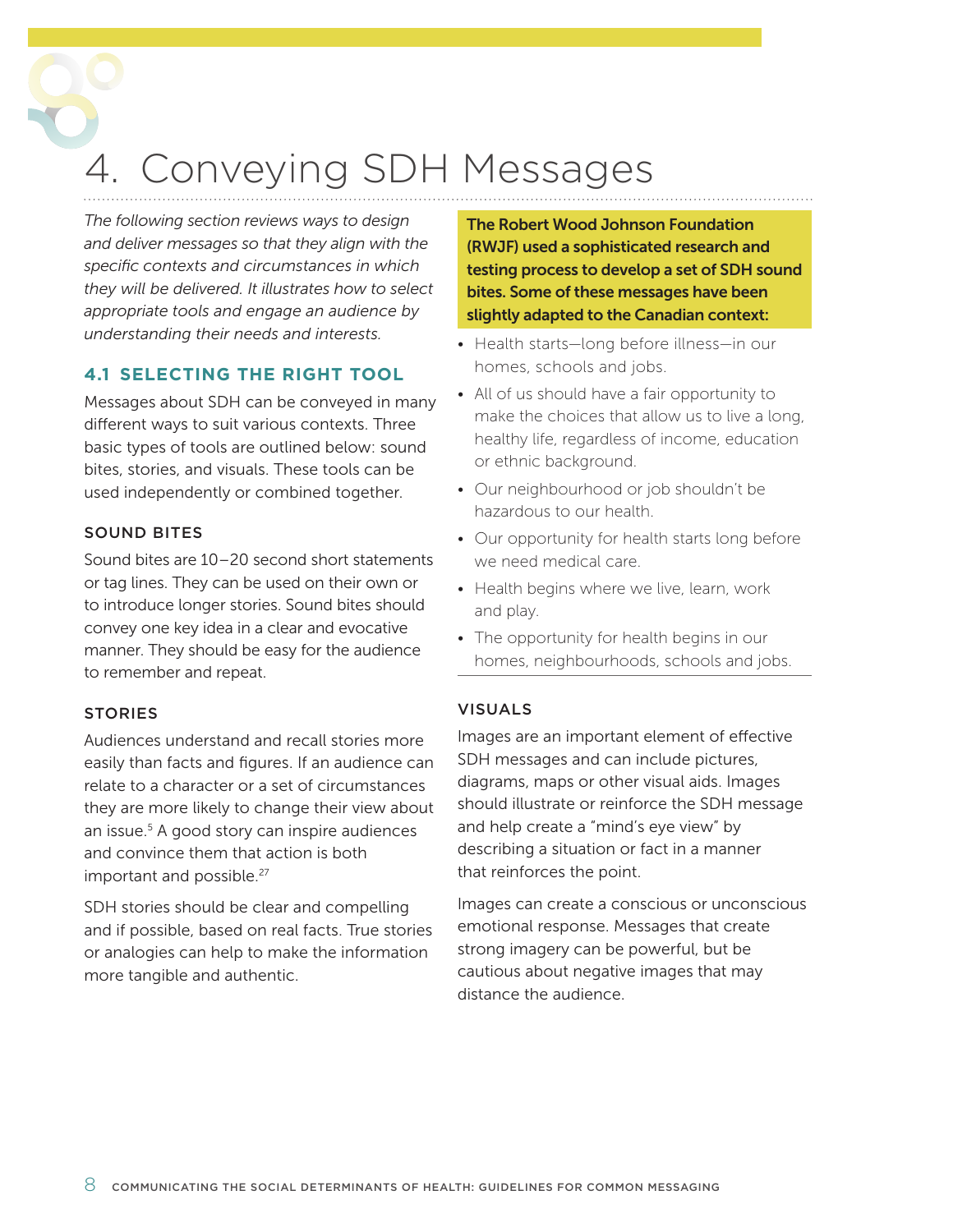<span id="page-18-0"></span>Although medical care is essential for relieving suffering and curing illness, 75% of the things that can help make us healthy are not part of the health care system.<sup>16</sup>

When we think about health, it's easy to assume that it just means eating the right food and being active. Health is a lot more than that. Did you know that your education, job, relationships, and where you live account for up to 60% of your total health?<sup>[27](#page-27-0)</sup>

### **4.2 PRIMING THE AUDIENCE**

It is important to prepare, or "prime" the audiences to receive SDH messages. Audiences may be more likely to believe a message if it begins with facts or images they already believe or support. For example, Canadians place great value on their health care system. As a result, they may be more likely to understand and act upon SDH messages that incorporate the importance of access to quality medical care. Messages that resonate with existing beliefs about personal responsibility and control over health may help *prime* audiences to consider other factors that influence health, such as SDH. See the box below for examples.

Prior to delivering an SDH message, it is important to assess the level of an audience's knowledge about SDH, and/or health. Do they believe in myths or common misconceptions? A well-informed audience may be better able to engage with a complex SDH message. Audiences with little knowledge of SDH will require more compelling and repetitive messaging, as well as information that challenges their misconceptions.

### **4.3 AUDIENCE SEGMENTS**

There are many potential audiences for SDH messaging. CCSDH members selected the following four priority audiences:

- Youth: Of the general public, Canadian youth are the prime target because it is important to influence their understanding of health early to influence behaviour and outcomes across the life course. Parents are also targeted as having an important influence on youth.
- Professionals: Educators need an understanding of SDH because they have the capacity to influence youth. Health and public health practitioners are important because they work at the frontline of the health system.
- Sectoral leaders: Business leaders are invested in creating and maintaining a healthy and productive workforce and the workplace policies they adopt can strongly impact SDH. Public sector leaders are in a position to propose and/or influence public policies and programs that impact SDH. Many non-governmental organizations are concerned with issues relevant to SDH, and tend to be oriented towards opportunities to create change.
- Media: Members of the media need an enhanced understanding of the non-medical factors that influence health because they have the potential to share information widely and to inform public opinion.

The following tables draw upon available knowledge about SDH in Canada and list the important "hooks", "primes" and considerations for framing SDH messages for each target audience segment.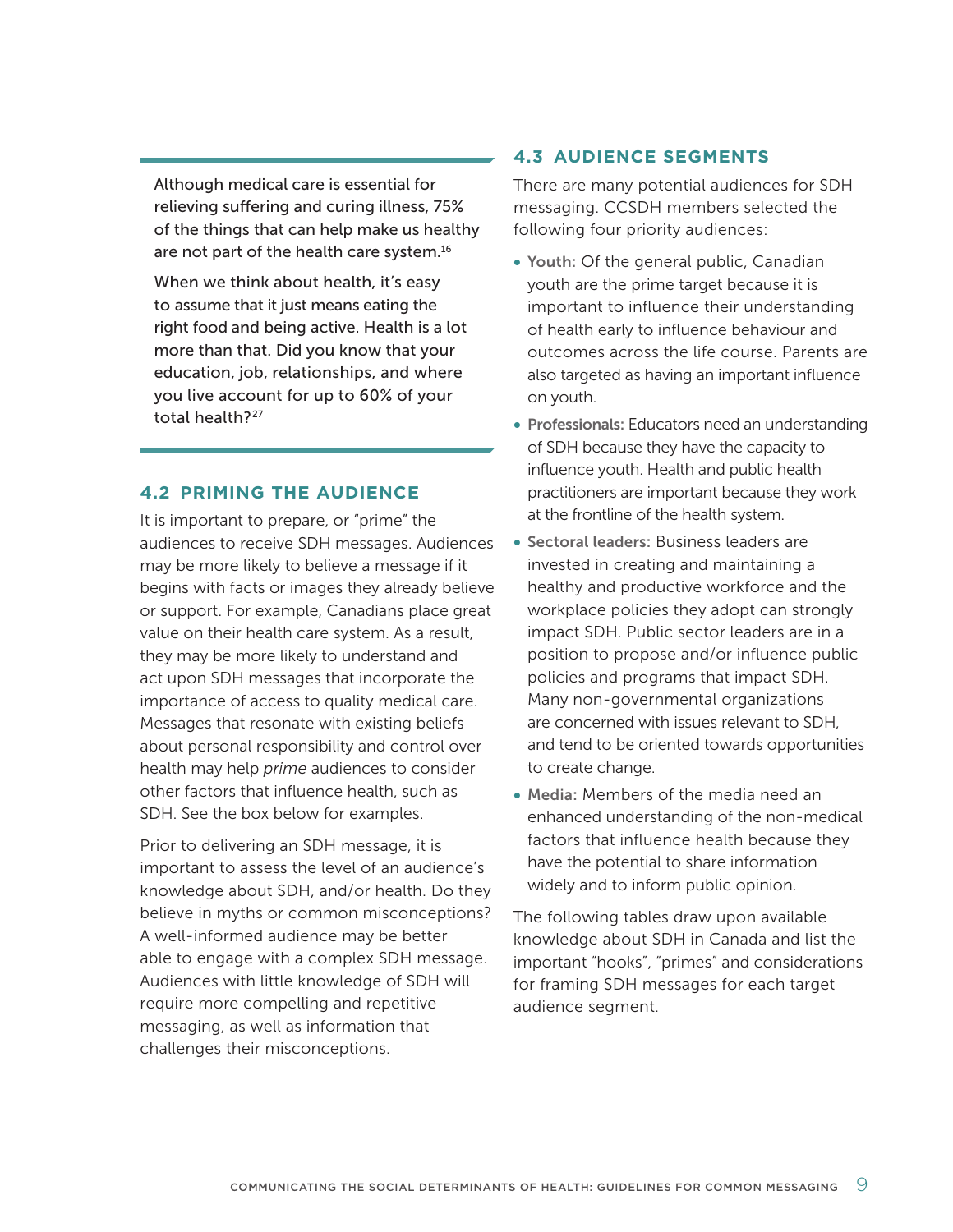- • *Hooks* are facts or circumstances that may serve as entry points to SDH messaging given what is known about the knowledge and beliefs of the target audience.
- • *Primes* are ideas that may help to increase audience receptivity to messaging.
- • *Considerations* include other factors that may influence the way in which audiences are engaged.

| <b>SDH</b><br><b>Knowledge</b> | <b>Hooks</b>                                                                                                                                                  | <b>Primes</b>                                                                                                                                                                     | <b>Considerations</b>                                                                                                                                                                            |
|--------------------------------|---------------------------------------------------------------------------------------------------------------------------------------------------------------|-----------------------------------------------------------------------------------------------------------------------------------------------------------------------------------|--------------------------------------------------------------------------------------------------------------------------------------------------------------------------------------------------|
| Low                            | • Connecting with<br>others is an important<br>part of being healthy.<br>• The health of the<br>natural environment<br>is part of what shapes<br>your health. | • Health is about<br>making responsible<br>choices-but it is also<br>about what options<br>you have.<br>• Without health,<br>opportunities for<br>life experience<br>are limited. | • Long term health or<br>other outcomes may<br>not be motivating.<br>• SDH are linked to<br>other life experiences<br>(e.g. cost of<br>education, social<br>inclusion, (un)<br>employment, etc). |

### CANADIAN PUBLIC: YOUTH

### CANADIAN PUBLIC: PARENTS

| <b>SDH</b><br><b>Knowledge</b> | <b>Hooks</b>                                                                                                                                                                                                          | <b>Primes</b>                                                                                                                                                                                                                                                                      | <b>Considerations</b>                                                                                                                                                                                                                                |
|--------------------------------|-----------------------------------------------------------------------------------------------------------------------------------------------------------------------------------------------------------------------|------------------------------------------------------------------------------------------------------------------------------------------------------------------------------------------------------------------------------------------------------------------------------------|------------------------------------------------------------------------------------------------------------------------------------------------------------------------------------------------------------------------------------------------------|
| Low                            | • We want our family<br>to be healthy.<br>• Family health is<br>about more than<br>the health of each<br>family member.<br>The circumstances<br>and environments<br>in which we live<br>together shape<br>our health. | • We teach our kids<br>how to be healthy<br>and to take care of<br>themselves. Now<br>we need to make<br>sure they know<br>how factors such<br>as school, jobs<br>and friends affect<br>their health.<br>• Without health,<br>opportunities for<br>life experience<br>are limited. | • Connect SDH<br>to the health and<br>life outcomes<br>of children.<br>• Parents shape the<br>social conditions in<br>which their children<br>live. Be cautious<br>about making them<br>feel they may not be<br>providing an optimal<br>environment. |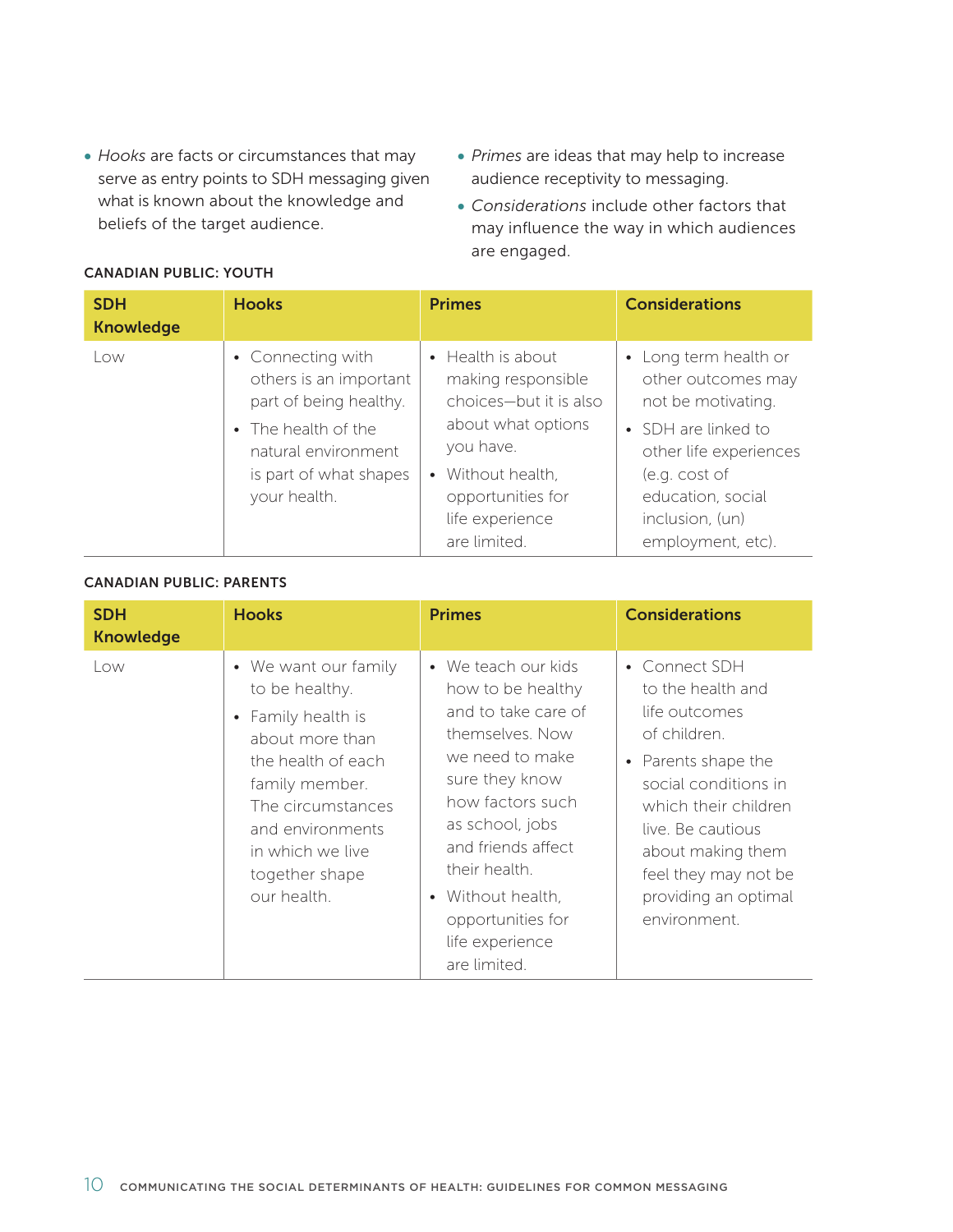#### PROFESSIONALS: EDUCATORS

| <b>SDH</b><br><b>Knowledge</b>                                                      | <b>Hooks</b>                                                                                                                                                                                                                                                                                     | <b>Primes</b>                                                                                                                                                                                                                                                          | <b>Considerations</b>                                                                                                                                                   |
|-------------------------------------------------------------------------------------|--------------------------------------------------------------------------------------------------------------------------------------------------------------------------------------------------------------------------------------------------------------------------------------------------|------------------------------------------------------------------------------------------------------------------------------------------------------------------------------------------------------------------------------------------------------------------------|-------------------------------------------------------------------------------------------------------------------------------------------------------------------------|
| Low to<br>moderate.<br>Perceived<br>knowledge of<br>health issues<br>may be higher. | • In the classroom you<br>are on the front line.<br>Students who come<br>to school hungry,<br>without having<br>enough sleep or the<br>right clothes aren't<br>ready to learn.<br>Educators have an<br>$\bullet$<br>opportunity to help<br>build a healthy and<br>productive next<br>generation. | • Education influences<br>how healthy we are<br>throughout our lives.<br>• Children know<br>that their doctor<br>will help them when<br>they are sick. They<br>also need to realize<br>that there are other<br>professionals who<br>can help them avoid<br>ill health. | • Educators already<br>have many<br>commitments<br>they must meet<br>in the classroom.<br>It is important to<br>support them with<br>easy-to-use tools<br>and messages. |

### PROFESSIONALS: HEALTH PRACTITIONERS

| <b>SDH</b><br><b>Knowledge</b>                                                   | <b>Hooks</b>                                                                                                                                                                                                | <b>Primes</b>                                                                                                                                                                                                                                                                           | <b>Considerations</b>                                                                                                                                                                       |
|----------------------------------------------------------------------------------|-------------------------------------------------------------------------------------------------------------------------------------------------------------------------------------------------------------|-----------------------------------------------------------------------------------------------------------------------------------------------------------------------------------------------------------------------------------------------------------------------------------------|---------------------------------------------------------------------------------------------------------------------------------------------------------------------------------------------|
| Moderate,<br>but focus<br>tends to be<br>on individual<br>health/medical<br>care | • Existing pressures<br>in service delivery<br>and the challenges<br>they create for<br>practitioners<br>and patients.<br>• Contribution to<br>creating a healthier<br>population-one<br>patient at a time. | • Patient care is<br>critical to a healthy<br>population, but it is<br>not enough. We also<br>need to address the<br>root causes of illness.<br>• Enable/empower<br>patients to make<br>healthy choices<br>by creating the<br>circumstances in<br>which these choices<br>are available. | • Supportive of SDH<br>concepts, but unclear<br>on actions to take.<br>Recognize there are<br>problems in frontline<br>service delivery, but<br>systemic change is<br>difficult to imagine. |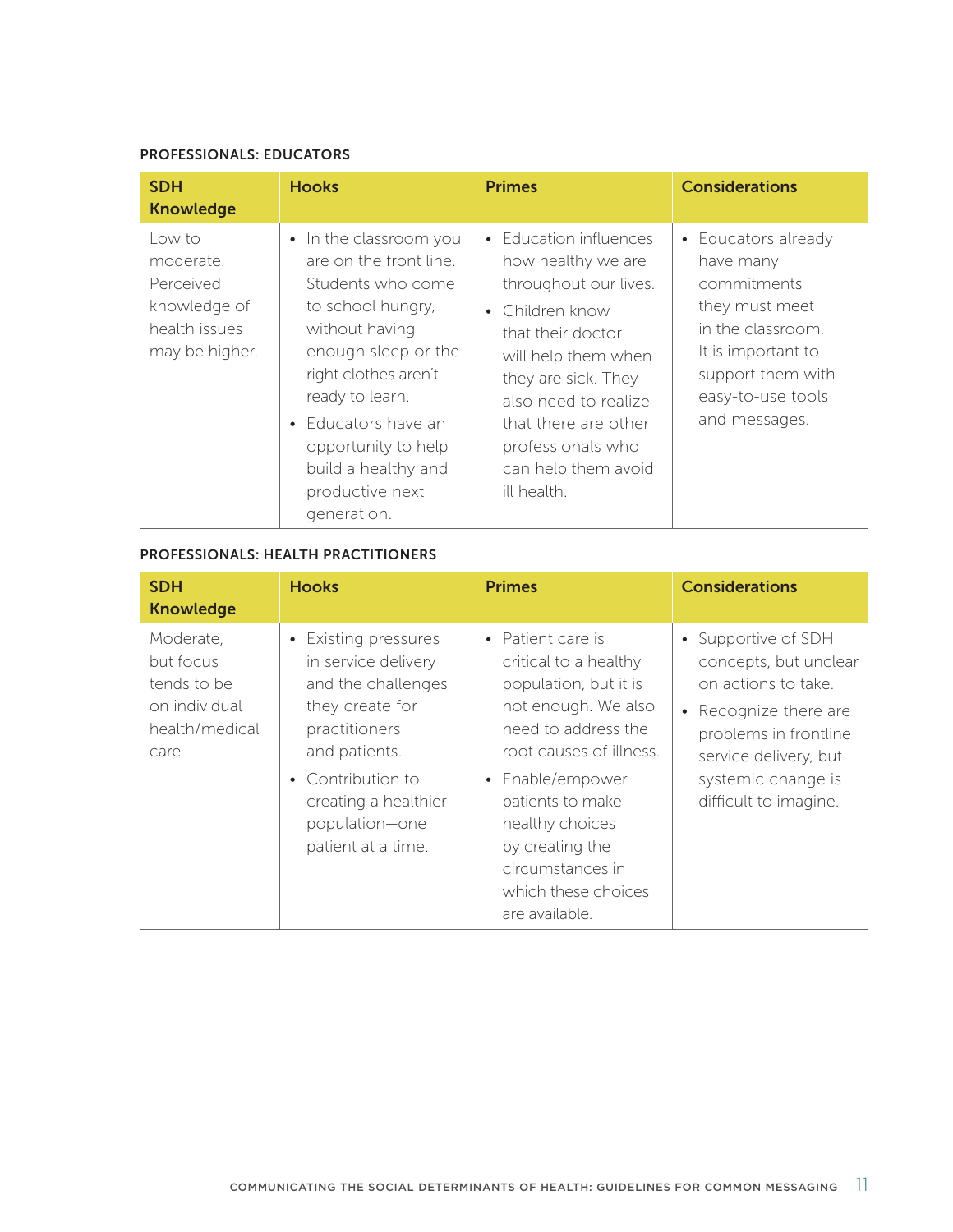### SECTORAL LEADERS: PRIVATE SECTOR LEADERS

| <b>SDH</b><br><b>Knowledge</b>                                                             | <b>Hooks</b>                                                                                                                                                                                                                                                                                                                          | <b>Primes</b>                                                                                                                                                                                                                                                    | <b>Considerations</b>                                                                                                                                                                                                                                |
|--------------------------------------------------------------------------------------------|---------------------------------------------------------------------------------------------------------------------------------------------------------------------------------------------------------------------------------------------------------------------------------------------------------------------------------------|------------------------------------------------------------------------------------------------------------------------------------------------------------------------------------------------------------------------------------------------------------------|------------------------------------------------------------------------------------------------------------------------------------------------------------------------------------------------------------------------------------------------------|
| Low, but<br>significant<br>health<br>investments via<br>benefit plans,<br>sick leave, etc. | Ill health has a<br>$\bullet$<br>business cost-it<br>results in workplace<br>absences and<br>diminished<br>productivity.<br>Health is a<br>$\bullet$<br>good investment.<br>Ill health is costly:<br>economically,<br>socially and<br>personally.<br>Possible links to<br>$\bullet$<br>corporate social<br>responsibility<br>agendas. | • You are invested<br>in the health of your<br>employees-it is<br>important that this<br>investment covers all<br>aspects of health.<br>• Preventing illness<br>keeps employees<br>at work.<br>• Your employment<br>and occupation can<br>influence your health. | Illustrate the costs of<br>$\bullet$<br>inaction, e.g. human<br>capital development,<br>cost of treating<br>instead of preventing<br>illness.<br>• Potential for long-<br>term benefits in<br>workforce health,<br>absenteeism, and<br>productivity. |

### SECTORAL LEADERS: PUBLIC SECTOR LEADERS

| <b>SDH</b><br><b>Knowledge</b>                                                                                                 | <b>Hooks</b>                                                                                                                                                                                                                                                                                                                                                                                                     | <b>Primes</b>                                                                                                                                                                                                                                                                                                                                                | <b>Considerations</b>                                                                                                                                                                                                                                                                                                                                                                                  |
|--------------------------------------------------------------------------------------------------------------------------------|------------------------------------------------------------------------------------------------------------------------------------------------------------------------------------------------------------------------------------------------------------------------------------------------------------------------------------------------------------------------------------------------------------------|--------------------------------------------------------------------------------------------------------------------------------------------------------------------------------------------------------------------------------------------------------------------------------------------------------------------------------------------------------------|--------------------------------------------------------------------------------------------------------------------------------------------------------------------------------------------------------------------------------------------------------------------------------------------------------------------------------------------------------------------------------------------------------|
| Varies by area.<br>High among<br>health leaders;<br>moderate<br>among social<br>policy leaders.<br>May be low<br>among others. | • Sustainability of the<br>health care system,<br>growing cost<br>pressures.<br>Demographic<br>$\bullet$<br>change-aging<br>population and<br>connection to health<br>care provision.<br>Economic costs of<br>ill health and health<br>inequality, the cost<br>of inaction.<br>Increasing prevalence<br>$\bullet$<br>of chronic disease<br>and the long-term<br>impacts on well-<br>being, productivity,<br>etc. | • The costs of ill<br>health are high.<br>We need to<br>keep people from<br>getting sick by<br>focusing on<br>prevention.<br>• Enable/empower<br>people to make<br>healthy choices<br>by creating the<br>circumstances in<br>which these choices<br>are available.<br>$\bullet$ Health is a<br>consistent priority<br>in Canadian public<br>opinion polling. | • Awareness of<br>political timetables,<br>which can<br>complicate<br>prioritizing longer<br>term outcomes.<br>• General support<br>for the concept<br>of cross-sector/<br>department work,<br>but need help to<br>see opportunities<br>for specific actions.<br>Jurisdictional<br>divisions-clarity on<br>federal vs. provincial/<br>territorial/regional<br>roles and policy<br>levers is important. |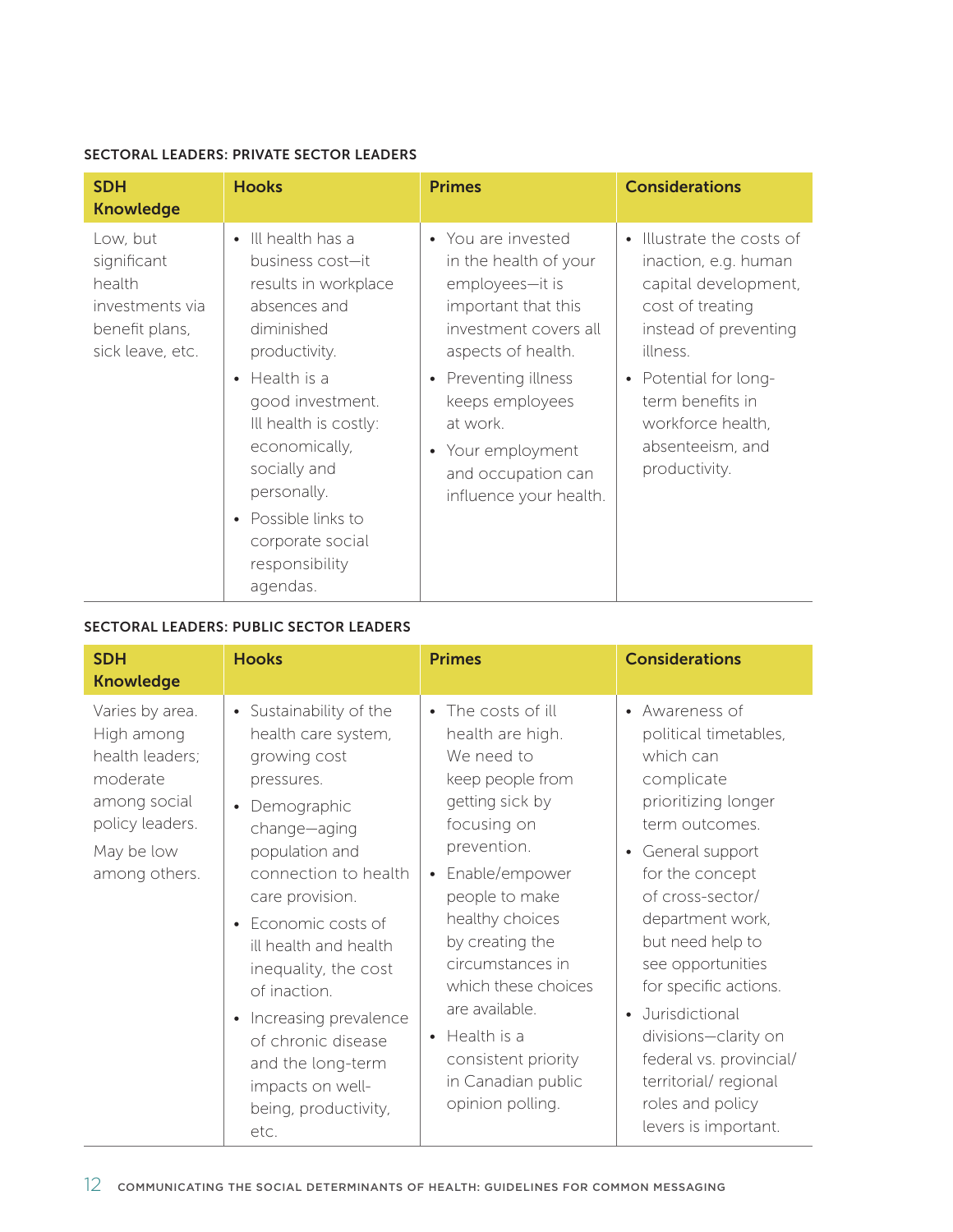| <b>SDH</b><br><b>Knowledge</b>                                                                                                                                       | <b>Hooks</b>                                                                                                                                                                                                                                                                                                                                                                                               | <b>Primes</b>                                                                                                                                                                                                                                                                                                                                    | <b>Considerations</b>                                                                                                                                                                                                                                                                                                                                                                                                |
|----------------------------------------------------------------------------------------------------------------------------------------------------------------------|------------------------------------------------------------------------------------------------------------------------------------------------------------------------------------------------------------------------------------------------------------------------------------------------------------------------------------------------------------------------------------------------------------|--------------------------------------------------------------------------------------------------------------------------------------------------------------------------------------------------------------------------------------------------------------------------------------------------------------------------------------------------|----------------------------------------------------------------------------------------------------------------------------------------------------------------------------------------------------------------------------------------------------------------------------------------------------------------------------------------------------------------------------------------------------------------------|
| Varied.<br>It is likely that<br>many NGOs will<br>have high levels<br>of SDH-related<br>knowledge, but<br>the language of<br>SDH may not<br>be consistently<br>used. | Health, social,<br>$\bullet$<br>environmental and<br>other issues are<br>inter-connected.<br>There are common<br>elements between<br>these issues<br>and SDH.<br>• Poor health and<br>health inequalities<br>impact other<br>areas of life, such<br>as employment,<br>child care,<br>volunteering, etc.<br>Health inequalities<br>$\bullet$<br>are costly-<br>economically,<br>socially and<br>personally. | • Action on SDH can<br>help to address<br>inequality (or other<br>issues as appropriate).<br>• A healthier<br>population can help<br>us to achieve other<br>societal goals.<br>• It is a collective<br>responsibility to<br>create the conditions<br>in which people<br>can succeed.<br>This includes<br>conditions that<br>support good health. | • Motivated by desire<br>to act and a sense of<br>social responsibility.<br>• Many NGOs already<br>recognize the value<br>of change and may<br>be oriented towards<br>achieving it.<br>Need to be equipped<br>with tools given<br>limited financial and<br>human resources.<br>Consider the<br>language and<br>priorities of other<br>sectors-problems<br>and solutions cannot<br>be framed only in<br>health terms. |

### SECTORAL LEADERS: NON-GOVERNMENT ORGANIZATIONS OUTSIDE OF THE HEALTH SECTOR

### SECTORAL LEADERS: NON-GOVERNMENT ORGANIZATIONS IN THE HEALTH SECTOR

| <b>SDH</b><br><b>Knowledge</b>                                                                                 | <b>Hooks</b>                                                                                                                                                                                                              | <b>Primes</b>                                                                                                                                                                                                                            | <b>Considerations</b>                                                                                                                                                 |
|----------------------------------------------------------------------------------------------------------------|---------------------------------------------------------------------------------------------------------------------------------------------------------------------------------------------------------------------------|------------------------------------------------------------------------------------------------------------------------------------------------------------------------------------------------------------------------------------------|-----------------------------------------------------------------------------------------------------------------------------------------------------------------------|
| Moderate<br>to high.<br>Some NGOs<br>are likely to<br>have a stronger<br>focus on<br>medical care<br>than SDH. | • Existing health<br>system pressures<br>and the challenges<br>they create for<br>governments,<br>practitioners and<br>patients.<br>Public interest<br>$\bullet$<br>in health and<br>health care is<br>consistently high. | • Medical care is<br>critical, but not<br>enough to make<br>people healthy.<br>We also need to<br>address the root<br>cause of ill health.<br>• Preventing people<br>from becoming sick<br>is an important part<br>of supporting health. | • Medical care tends to<br>be the focus of<br>health dialogue.<br>Health organizations<br>may need tools and<br>support to extend<br>this dialogue to<br>include SDH. |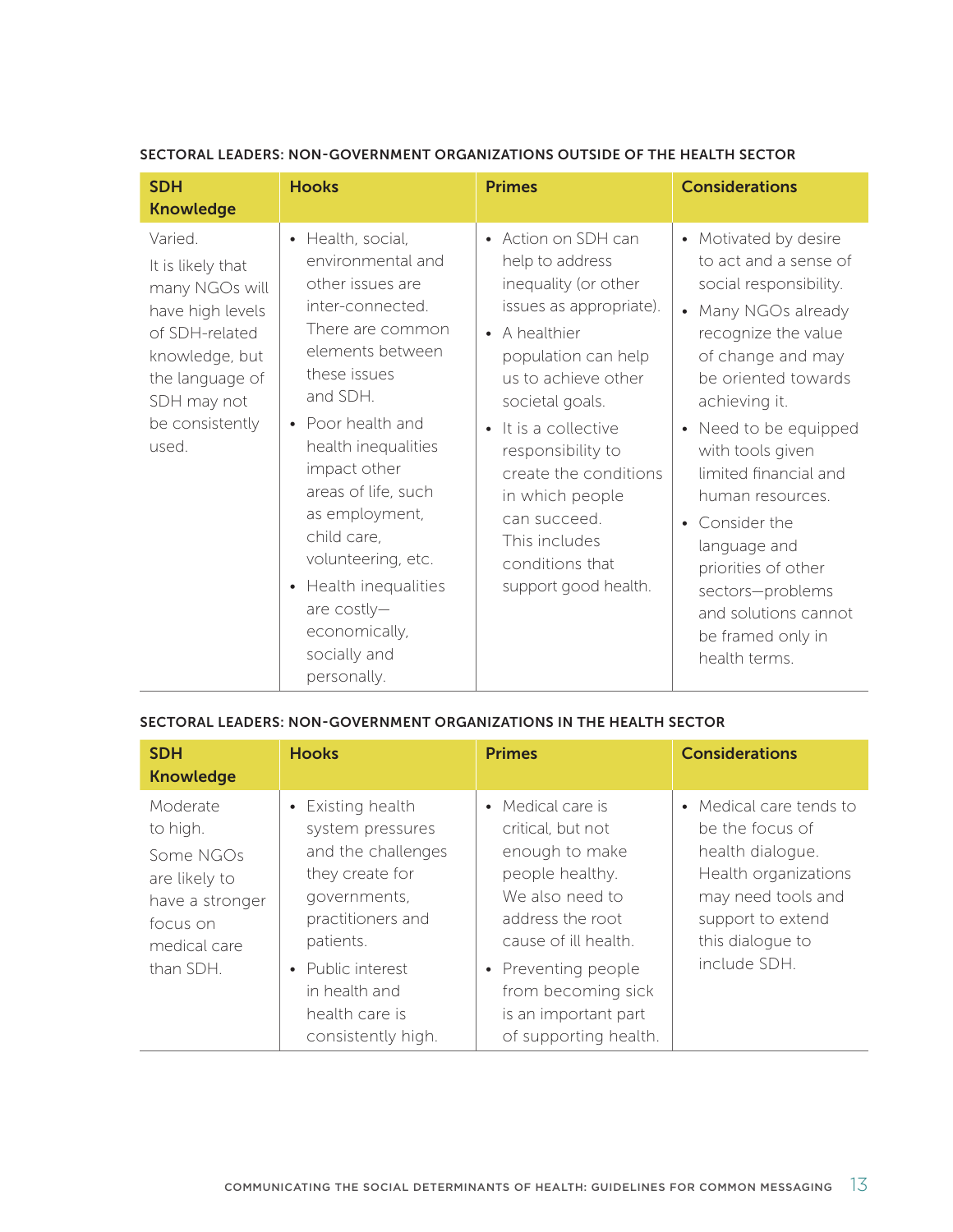### MEDIA

| <b>SDH</b><br><b>Knowledge</b>                                                                              | <b>Hooks</b>                                                                                                                                                                                                                                                                                                                           | <b>Primes</b>                                                                                                                                                                                                                                               | <b>Considerations</b>                                                                                                                      |
|-------------------------------------------------------------------------------------------------------------|----------------------------------------------------------------------------------------------------------------------------------------------------------------------------------------------------------------------------------------------------------------------------------------------------------------------------------------|-------------------------------------------------------------------------------------------------------------------------------------------------------------------------------------------------------------------------------------------------------------|--------------------------------------------------------------------------------------------------------------------------------------------|
| Low to<br>moderate.<br>Primary focus<br>tends to be<br>medical care,<br>stories about<br>individual health. | • Sustainability of the<br>health care system,<br>growing cost<br>pressures.<br>• Demographic<br>change-aging<br>population and<br>connection to health<br>care provision.<br>• Economic costs of<br>ill health and health<br>inequality, the cost<br>of inaction.<br>• New research or data<br>on health conditions<br>or treatments. | • Connection between<br>individual health and<br>the circumstances<br>that create (or<br>undermine) it.<br>• Connections<br>between health<br>system pressures<br>and overall<br>population health-<br>build a healthier<br>population by acting<br>on SDH. | • Timeliness is critical-<br>stories need to be<br>'newsworthy'.<br>Need to make<br>SDH tangible-<br>create a human face<br>for the story. |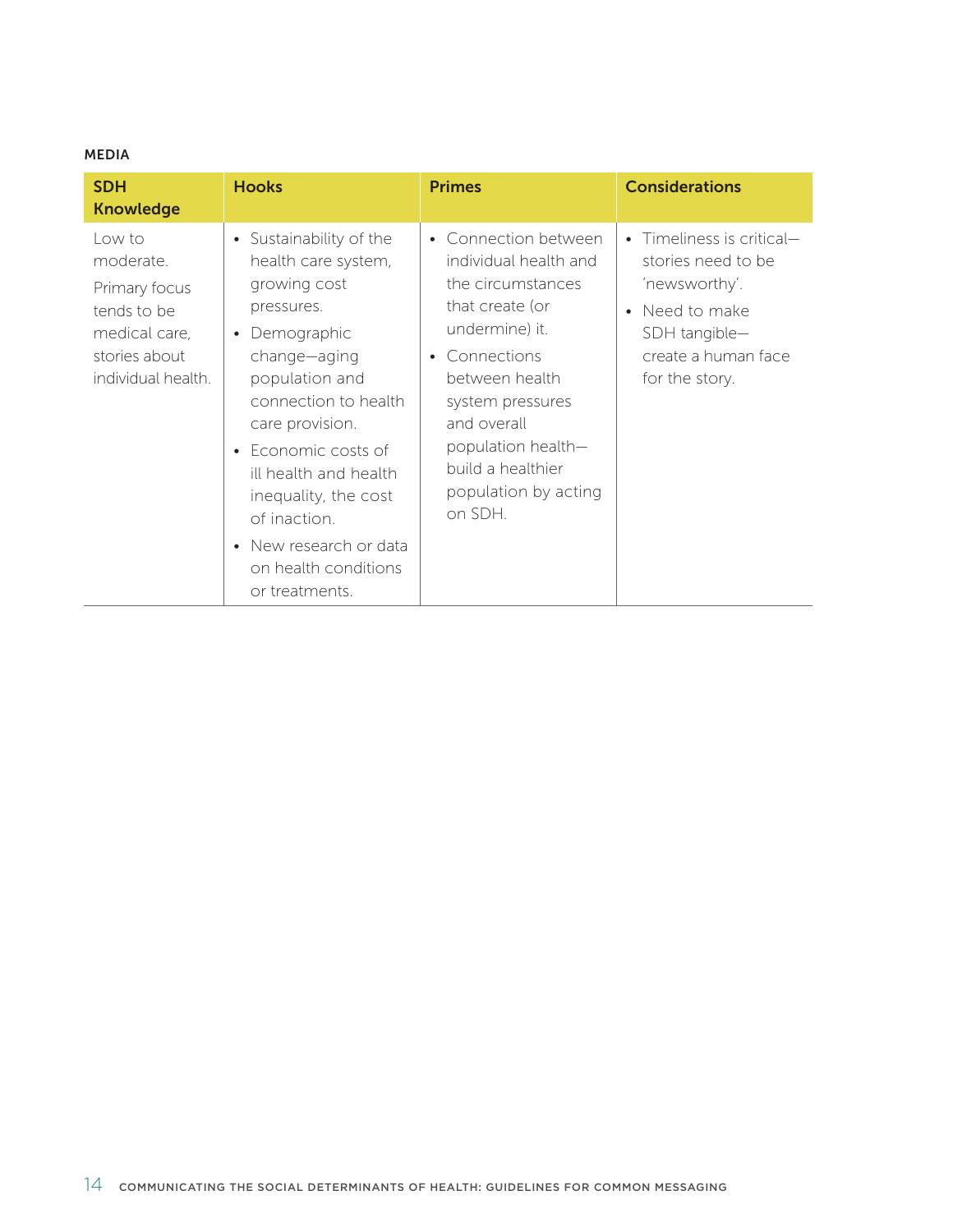## <span id="page-24-0"></span>5. Key SDH Messaging Guidelines

| <b>WHAT TO DO</b> |                                                                                                                                                      | <b>WHAT TO AVOID</b>      |                                                                                                                            |
|-------------------|------------------------------------------------------------------------------------------------------------------------------------------------------|---------------------------|----------------------------------------------------------------------------------------------------------------------------|
|                   | Use clear, plain language                                                                                                                            | $\boldsymbol{\mathsf{x}}$ | Technical language or jargon                                                                                               |
| $\checkmark$      | Make issues tangible with analogies<br>and stories                                                                                                   | ×                         | Abstract concepts or terms                                                                                                 |
| $\checkmark$      | Break down and round numbers:<br>place numbers in context                                                                                            | ×                         | Complex numbers, or large numbers<br>without any context                                                                   |
| $\checkmark$      | Challenge conventional wisdom with<br>one unexpected fact                                                                                            | $\boldsymbol{\mathsf{x}}$ | <b>Exhaustive documentation</b>                                                                                            |
| $\checkmark$      | Use <i>inclusive</i> language (we, our, us)                                                                                                          | ×                         | Creating distance between groups<br>(them, they)                                                                           |
| $\checkmark$      | Identify people by shared experiences                                                                                                                | $\boldsymbol{\mathsf{x}}$ | Labeling people by group membership                                                                                        |
| $\checkmark$      | Prime your audience with a fact, image or<br>story they are likely to believe, based on<br>their values, interests and needs                         | ×                         | Facts, images or stories that audiences<br>may find too contentious or extreme to<br>be believable (even if they are true) |
| $\checkmark$      | Leave the audience with a memorable<br>story or fact that can be easily repeated                                                                     | $\pmb{\times}$            | Being forgettable                                                                                                          |
| $\checkmark$      | Use a conversational and familiar tone                                                                                                               | ×                         | A clinical or academic tone                                                                                                |
| $\checkmark$      | Take the time to understand your<br>audience-this includes customizing your<br>message by selecting appropriate tools,<br>approaches and information | ×                         | Assuming the same message will work<br>for all audiences                                                                   |
| $\checkmark$      | Prepare your message content and<br>presentation                                                                                                     | ×                         | Speaking off the cuff                                                                                                      |
|                   | Focus on communicating one thing<br>at a time                                                                                                        | x                         | Trying to do too many things at once                                                                                       |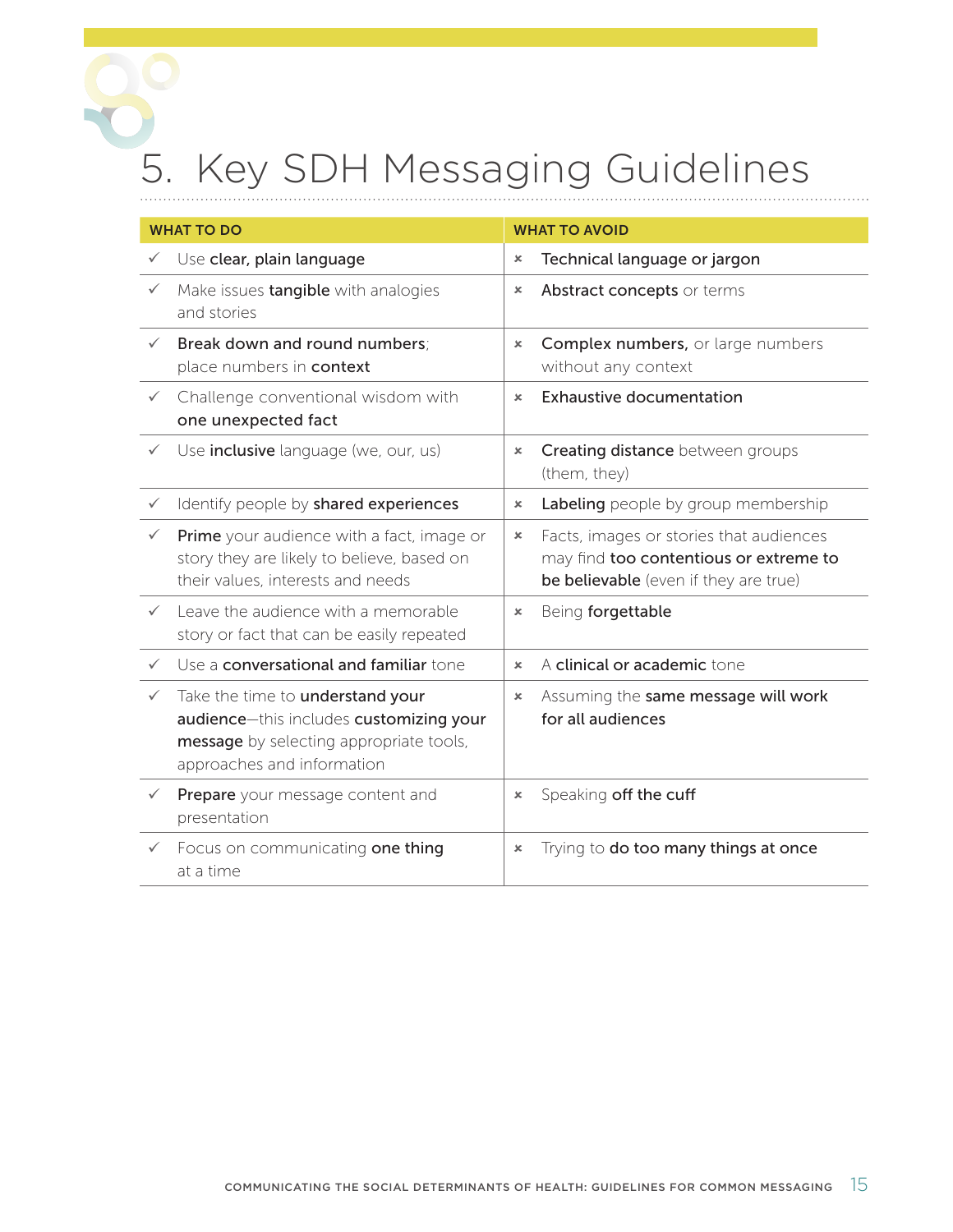<span id="page-25-0"></span>**Conclusion** 

The guidelines for common messaging provide guidance on how to effectively communicate messages about social determinants of health (SDH). They are intended to serve as a tool to help Canadian Council on Social Determinants of Health (CCSDH) members and other individuals and organizations to build, use and share their own SDH messages.

The CCSDH commissioned this document to help foster national dialogue on the broad range of factors that contribute to people's health. It is the hope of the CCSDH that by equipping individuals and organizations with the knowledge to create effective SDH messages we can build a broader understanding of health in Canada among diverse audiences. Further research exploring Canadian views about SDH and the values, metaphors and language that provide the foundation for compelling messages would also contribute to this goal.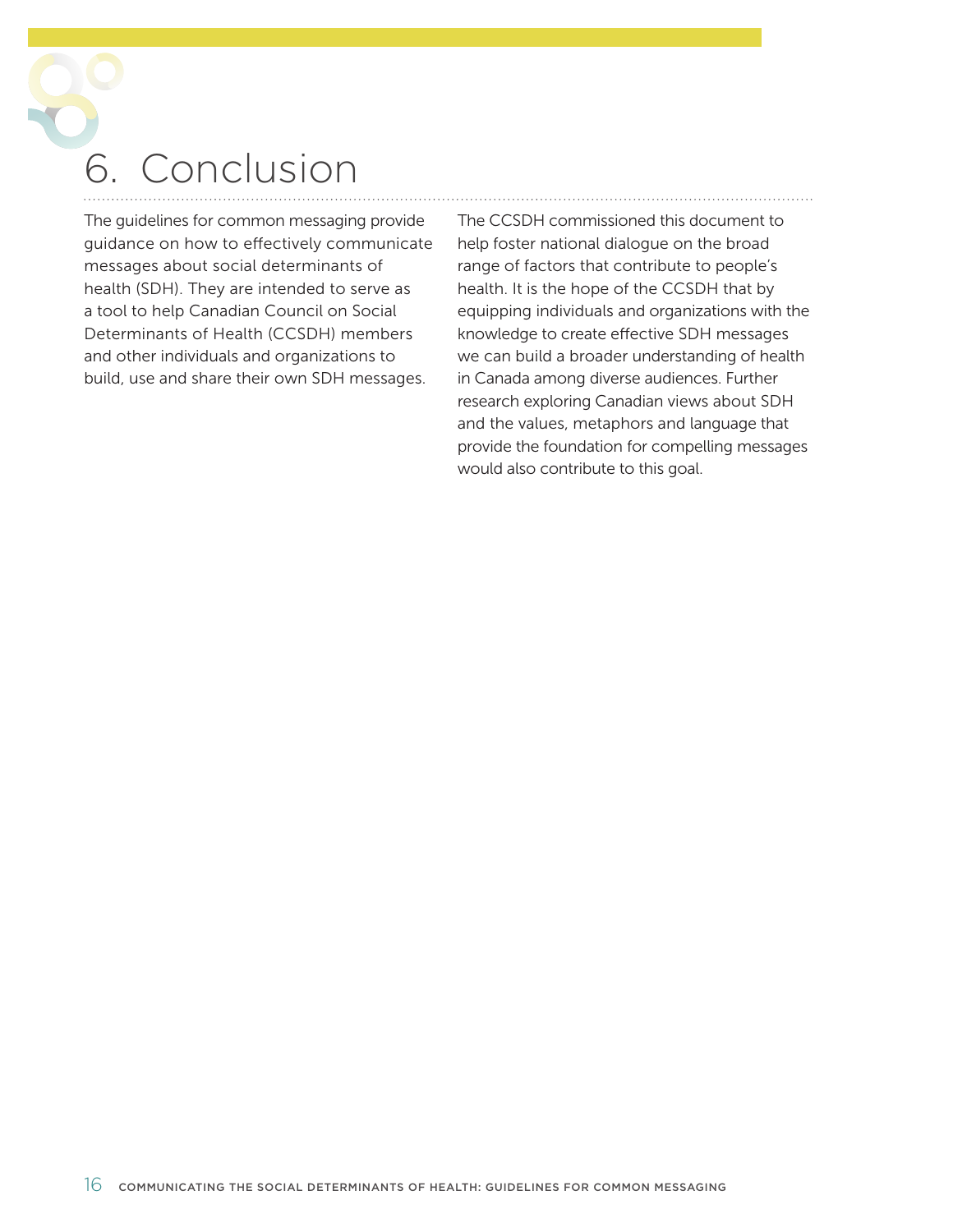### <span id="page-26-0"></span>References

- (1) Public Health Agency of Canada (PHAC). The Chief Public Health Officer's report on the state of public health in Canada. Addressing health inequalities. Ottawa: Public Health Agency of Canada; 2008. Available from: [www.phac-aspc.gc.ca/cphorsphc-respcacsp/](http://www.phac-aspc.gc.ca/cphorsphc-respcacsp/)
- (2) World Health Organization (WHO). Closing the gap in a generation: Health equity through action on the social determinants of health. Final report of the Commission on Social Determinants of Health. Geneva: WHO; 2008. Available from: [http://whqlibdoc.who.int/](http://whqlibdoc.who.int/publications/2008/9789241563703_eng.pdf) [publications/2008/9789241563703\\_eng.pdf](http://whqlibdoc.who.int/publications/2008/9789241563703_eng.pdf)
- (3) Canadian Institute for Health Information (CIHI). Select highlights on public views of the determinants of health. Ottawa: Canadian Institute for Health Information; 2005. Available from: [https://secure.cihi.ca/free\\_](https://secure.cihi.ca/free_products/CPHI_Public_Views_FINAL_e.pdf) [products/CPHI\\_Public\\_Views\\_FINAL\\_e.pdf](https://secure.cihi.ca/free_products/CPHI_Public_Views_FINAL_e.pdf)
- (4) Canadian Medical Association (CMA). 12th annual national report card on health care. Ottawa: Canadian Medical Association; 2012. Available from: [www.cma.ca/multimedia/](http://www.cma.ca/multimedia/CMA/Content_Images/Inside_cma/Media_Release/2012/reportcard/CMA-2012National-Report-Card_en.pdf) [CMA/Content\\_Images/Inside\\_cma/Media\\_](http://www.cma.ca/multimedia/CMA/Content_Images/Inside_cma/Media_Release/2012/reportcard/CMA-2012National-Report-Card_en.pdf) Release/2012/reportcard/CMA-2012National-Report-Card\_en.pdf
- (5) Daghofer D. Communicating the Social Determinants of Health—Scoping Paper. Commissioned by PHAC; 2011. Available from: [www.cphaknowledgecentre.ca/](http://www.cphaknowledgecentre.ca/uploads/user_323950617288/SDH%20Scoping%20Paper%20-%20FINAL%20with%20EX%20SUMM%20-%2025April2011.pdf) uploads/user\_323950617288/SDH%20 [Scoping%20Paper%20-%20FINAL%20with%20](http://www.cphaknowledgecentre.ca/uploads/user_323950617288/SDH%20Scoping%20Paper%20-%20FINAL%20with%20EX%20SUMM%20-%2025April2011.pdf) EX%20SUMM%20-%2025April2011.pdf
- (6) Robert Wood Johnson Foundation (RWJF). A new way to talk about the social determinants of health. Princeton: Robert Wood Johnson Foundation; 2010. Available from: [www.rwjf.org/content/dam/farm/](http://www.rwjf.org/content/dam/farm/reports/reports/2010/rwjf63023) [reports/reports/2010/rwjf63023](http://www.rwjf.org/content/dam/farm/reports/reports/2010/rwjf63023)
- (7) Nanos N. Canadians overwhelmingly support universal health care; think Obama is on right track in United States. Policy Options. 2009;November:12–14.
- (8) Romanow RJ. Building on values: The future of health care in Canada. Final report of the Commission on the Future of Health Care in Canada. Ottawa; 2002.
- (9) Soroka S. A report to the Health Council of Canada: Canadian perceptions of the health care system. Toronto: Health Council of Canada; 2007.
- (10) Taber J. Health care back on front burner in poll. Globe and Mail. Friday May 14, 2010. Available from: [www.theglobeandmail.com/](http://www.theglobeandmail.com/news/politics/ottawa-notebook/health-care-back-on-front-burner-in-poll/article1367460/) [news/politics/ottawa-notebook/health-care](http://www.theglobeandmail.com/news/politics/ottawa-notebook/health-care-back-on-front-burner-in-poll/article1367460/)back-on-front-burner-in-poll/article1367460/
- (11) IRRP, 2009
- (12) Hayes, et al. Telling stories: News media, health literacy and public policy in Canada. Social Science & Medicine. 2007:64(9): 1842–1852.
- (13) Raphael D. Social determinants of health: Canadian perspectives, Second Edition. Toronto: Canadian Scholars' Press Inc.; 2009.
- (14) Moore S. From awareness to action on the social determinants of health. International Journal of Public Health. 2010;55:521–522.
- (15) Raphael D, Curry-Stevens A, Bryant T. Barriers to addressing the social determinants of health: insights from the Canadian experience. Health Policy. 2008;88:222–235.
- (16) Senate of Canada. Subcommittee on Population Health of the Standing Senate Committee on Social Affairs, Science and Technology. Population health policy: Issues and options, April 2008. Available from: www.parl.gc.ca/39/2/parlbus/commbus/ [senate/com-e/soci-e/rep-e/rep10apr08-e.pdf](http://www.parl.gc.ca/39/2/parlbus/commbus/senate/com-e/soci-e/rep-e/rep10apr08-e.pdf)